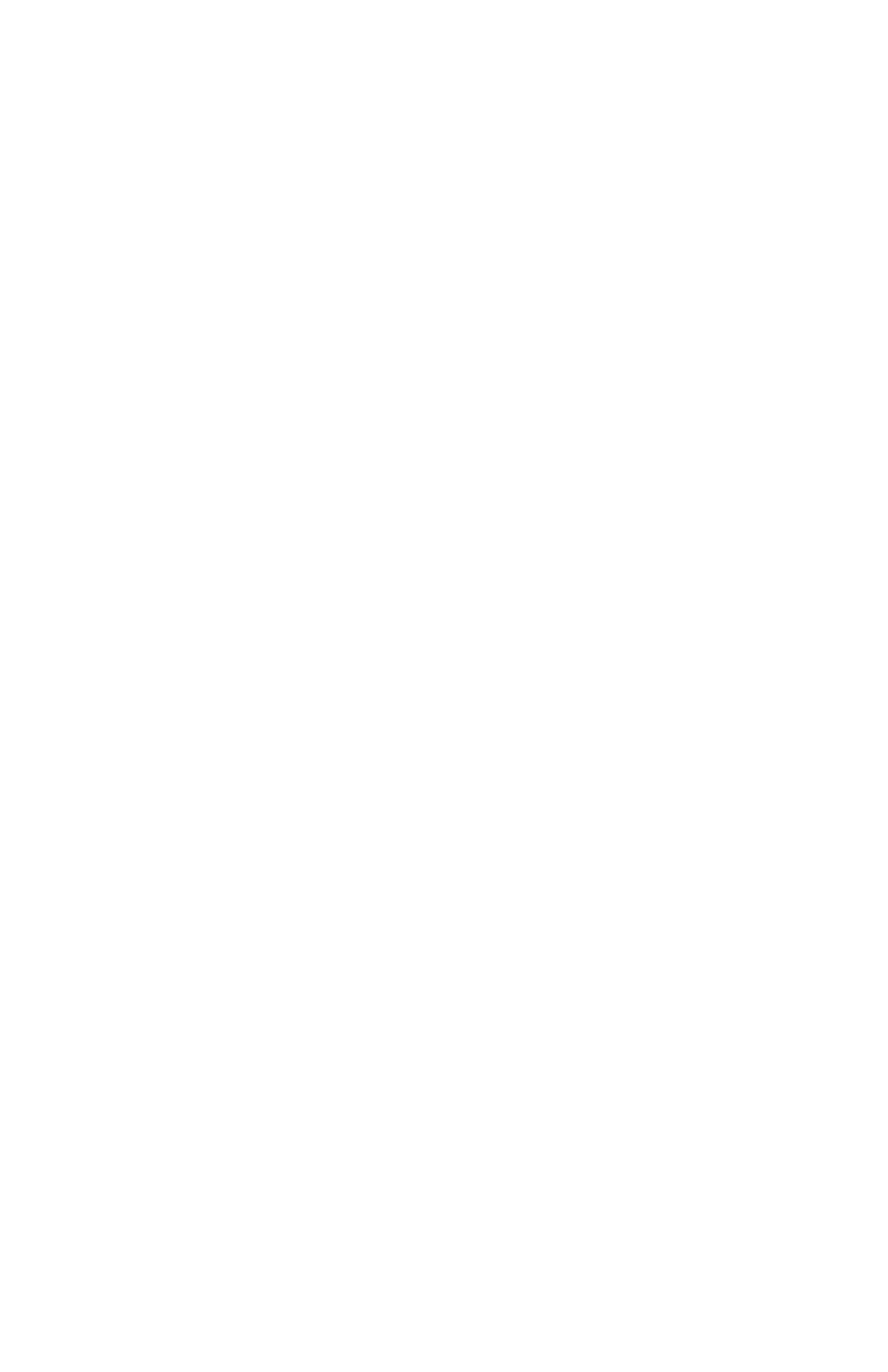## **2018 ACADEMIC CONVOCATION PROGRAM**

PRELUDE Selections from W.A. Mozart's celebrated string quartets Kaitlyn Seitz '20, violin Brian Kim '21, violin Lucy Prichard '21, viola Eliott Wells '21, cello

#### WELCOMING REMARKS Isiaah Crawford, President

PRESIDENT'S AWARD FOR ACADEMIC EXCELLENCE Lily O'Connor

PRESENTATION OF ALL-UNIVERSITY AWARDS Kristine Bartanen, Provost and Interim Vice President for Student Affairs and Dean of Students

JAMES R. SLATER AWARD FOR ACADEMIC EXCELLENCE Kayla Lovett *Established by Professor Emeritus of Biology James Slater in 1977 to provide outstanding students with support in completing an individual project, including personal research, academic travel, services, activities, or attendance at a graduate school.*

#### WRITING EXCELLENCE AWARDS

*A series of awards established by an endowment from the Hearst Foundation to recognize and encourage the achievement of the highest standards of excellence in writing. The endowment provides for 10 annual awards in the following categories: humanities, including the fine arts; social sciences; natural sciences; Connections core; first-year seminar; graduate programs; and race and pedagogy.*

**Arts and Humanities** Carlisle Huntington

**Social Sciences** Emma Didier Kara Ann Lamar **Natural Sciences and Mathematics** Elena Fulton Madison Orton

**Connections Core** Marq Shuling

**First-Year Seminars** Madeleine Golitz

**Graduate Programs** Erica Petru

**Race and Pedagogy** Rachael Ha

#### "BUILDING RUNWAYS AND TAKING FLIGHT" Grace Friedman

"BY YOUR PUPILS YOU'LL BE TAUGHT" Geoffrey Block,

Distinguished Professor of Music History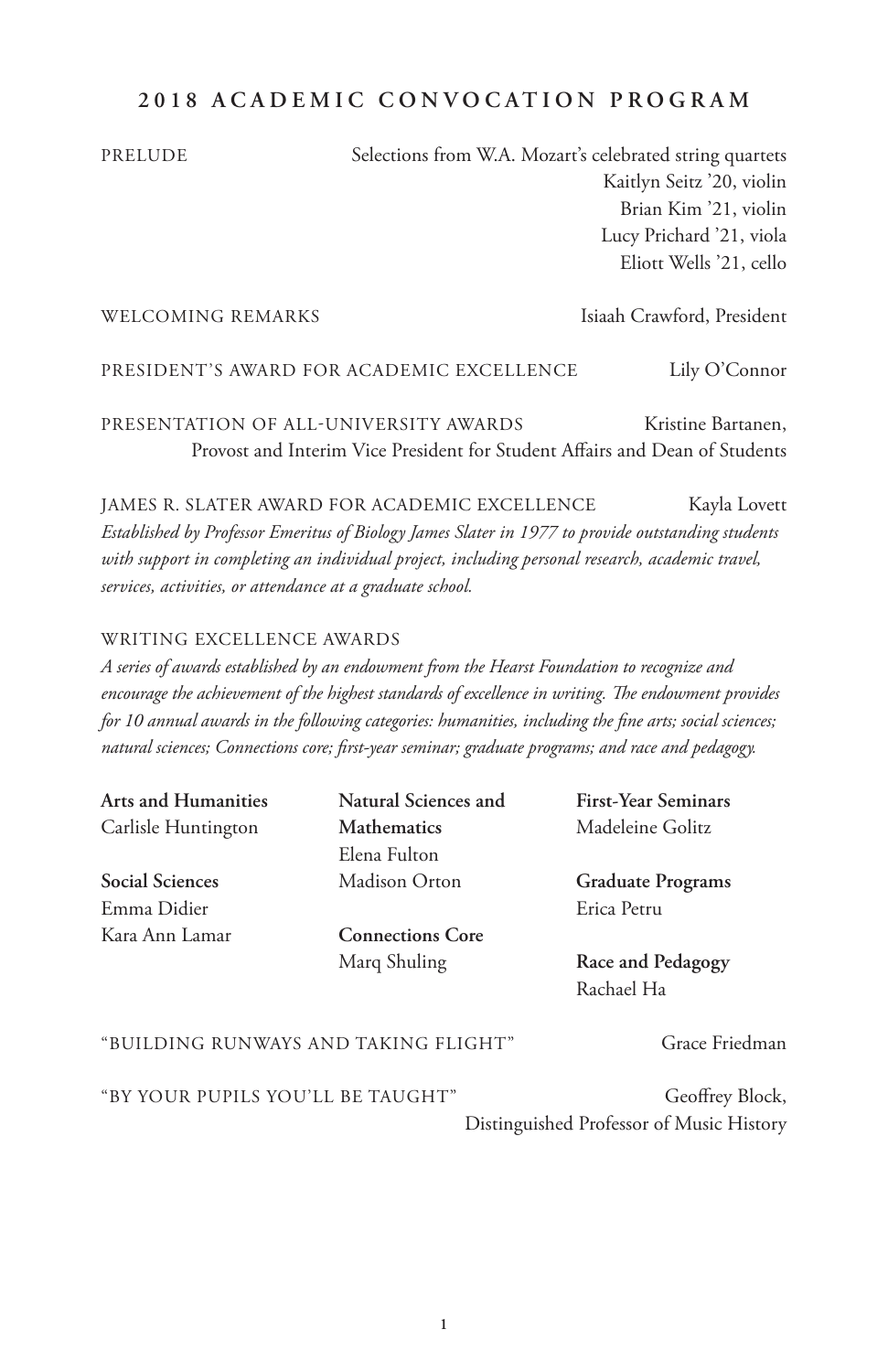#### PRESENTATION OF DEPARTMENTAL AWARDS

*University of Puget Sound students are recognized across the campus for extraordinary academic achievements in departmental programs. Many departments host their own award events during the latter portion of spring semester, and many of the award recipients honored in the printed Convocation program have received recognition at these special departmental functions. The selected awards presented today are representative of the academic accomplishments of the entire student body during the 2017–18 academic year. (\*Denotes faculty member of the platform party presenting award speeches.)*

Professor Jan Leuchtenberger, Asian Studies and Asian Languages and Cultures Professor Greta Austin, Gender and Queer Studies and Religious Studies Professor John Lear, History Professor Monica DeHart, Sociology and Anthropology\* Professor Jess K Smith, Theatre Arts

Professor Dexter Gordon, African American Studies and Communication Studies Professor Diane Kelley, French Studies Professor Josefa (Pepa) Lago-Grana, Hispanic Studies and Latina/o Studies\* Professor Amy Fisher, Science, Technology and Society

Professor Kriszta Kotsis, Art and Art History Professor Bryan Thines, Biology Professor Dan Burgard, Chemistry\* Professor Nicholas Brody, Communication Studies

Professor Mike Spivey, Mathematics and Computer Science Professor Lynnette Claire, Business and Leadership\* Professor Terry Beck, Education Professor Jeff Tepper, Geology Professor Pierre Ly, International Political Economy

Professor Dawn Yoshimura-Smith, Occupational Therapy Professor David Latimer, Physics\* Professor Lisa Wood, Psychology Professor Julia Looper, Physical Therapy Professor Patrick O'Neil, Politics and Government

Professor William Barry, Classics Professor Lisa Nunn, Economics and International Political Economy Professor Julie Christoph, English Professor Keith Ward, Music\* Professor Justin Tiehen, Philosophy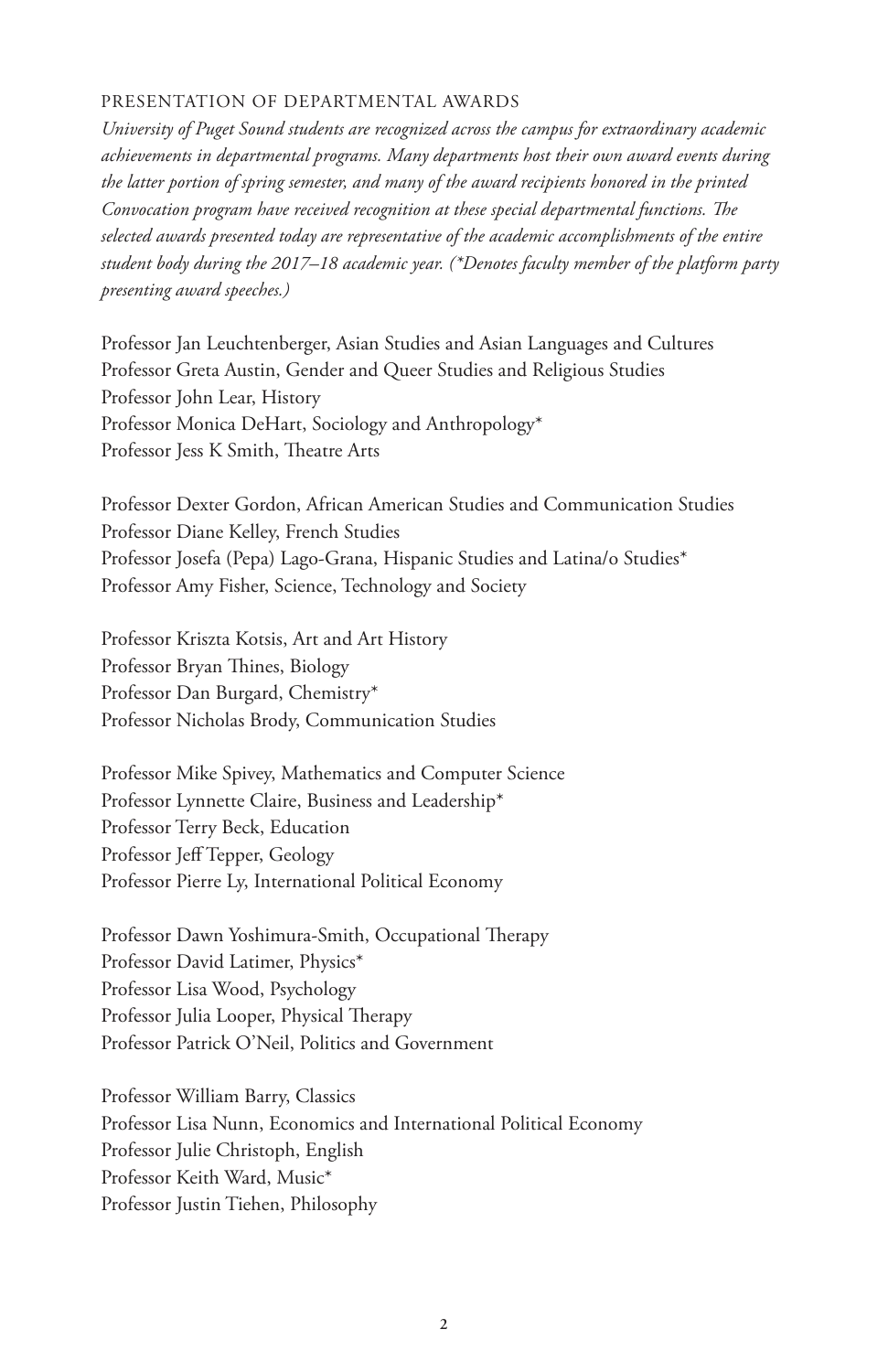HONORS PROGRAM COOLIDGE OTIS CHAPMAN AWARDS HONOR SOCIETY RECOGNITIONS ACADEMIC SCHOLARSHIPS FACULTY-NOMINATED SCHOLARSHIPS RESEARCH AWARDS COLLINS MEMORIAL LIBRARY AWARDS FELLOWSHIPS SCHOLAR-ATHLETES Kristine Bartanen

CLOSING REMARKS Isiaah Crawford

POSTLUDE String Quartet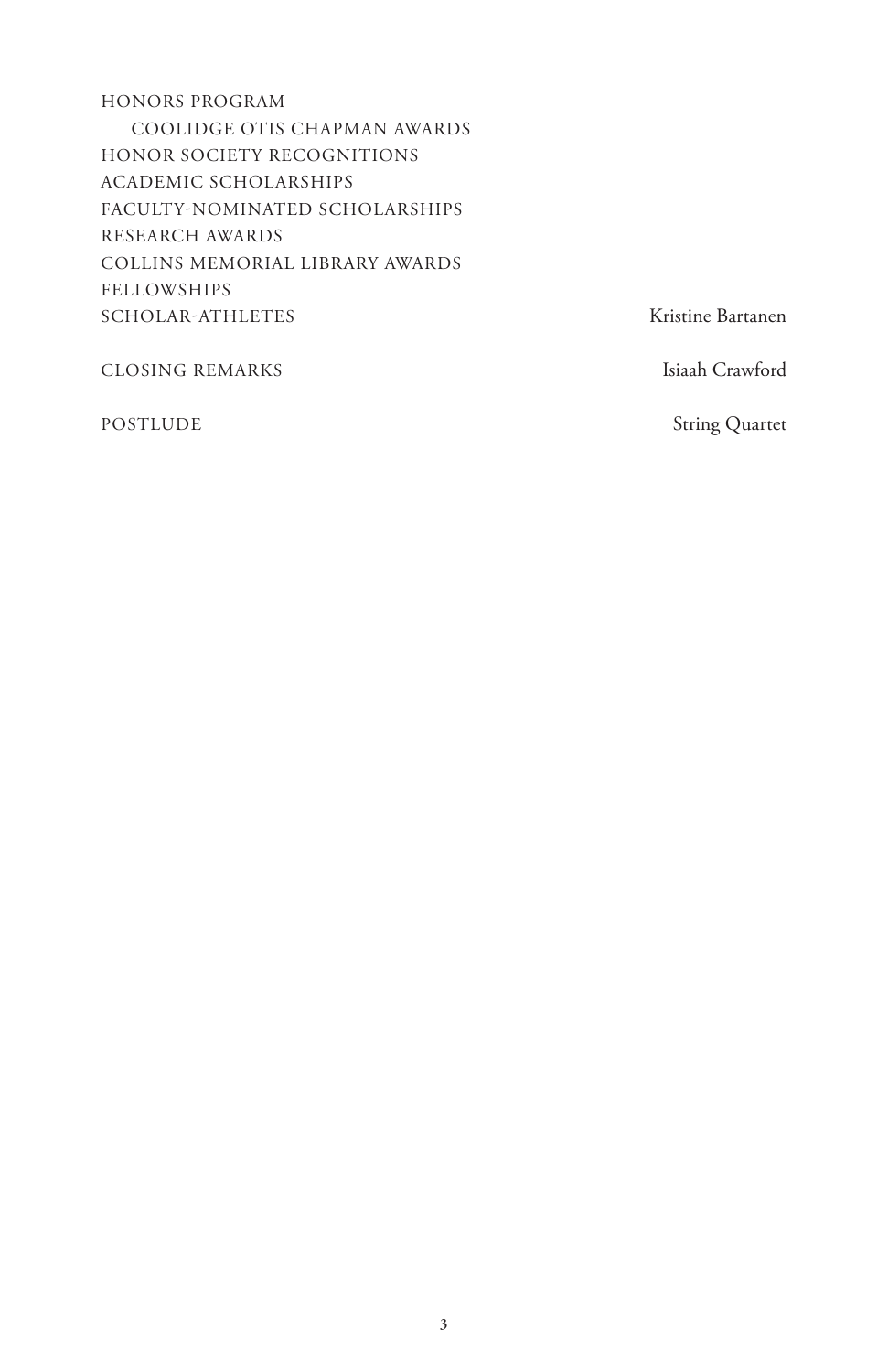## **DEPARTMENTAL AWARDS**

#### **AFRICAN AMERICAN STUDIES**

**Special African American Studies Program Inauguration Graduating Class Award..................................................**Nate Abernethy Daryl Auguste Cory Knudtson Andre Lewis *This award marks University of Puget Sound's first graduating class with a degree in African American studies. This occasion is marked by the striking of a special medallion to be awarded to each of the four graduating students.*

**Outstanding Graduating Minor Award ...........................................................**Jae Bates Rachel Greiner Hannah Katz Sloan Strader *This award is based on the student's overall performance in the classroom, on campus, and in* 

*the broader community. The award recognizes outstanding academic achievement, including grade point average and classroom contribution. This student excels both in African American studies courses, as well as in the broad spectrum of courses that make up a Puget Sound liberal arts education. In keeping with the commitment of African American studies this student is also recognized for service to the immediate campus community and the extended community beyond the campus as a part of good academic citizenship.*

#### **ART AND ART HISTORY DEPARTMENT**

**Eileen E. Henstreet Book Award ..........................................................**Kabrina Wright *This award was created by the parents of Eileen E. Henstreet in her memory. Each year the Department of Art and Art History selects an outstanding student to receive the honor.* 

#### **ASIAN STUDIES PROGRAM**

**Robert G. Albertson Award................................................................** Chanel Chawalit *Awarded in honor of Professor Albertson (Asian studies and religion, 1956–87), founder of the Asian Studies Program at Puget Sound, to the graduate who has made a distinguished contribution to the spirit of the Asian Studies Program.*

#### **Suzanne Wilson Barnett**

**Writing Award in Asian Studies...............................** 2017 recipient: Mandy Mascherini *Award presented in recognition of Professor Barnett (Asian studies and history, 1974–2007) to the Asian studies student who wrote the outstanding paper in an Asian studies course during this academic year. The award honors Professor Barnett's commitment to scholarly inquiry and effective writing in the multidisciplinary field of Asian studies.*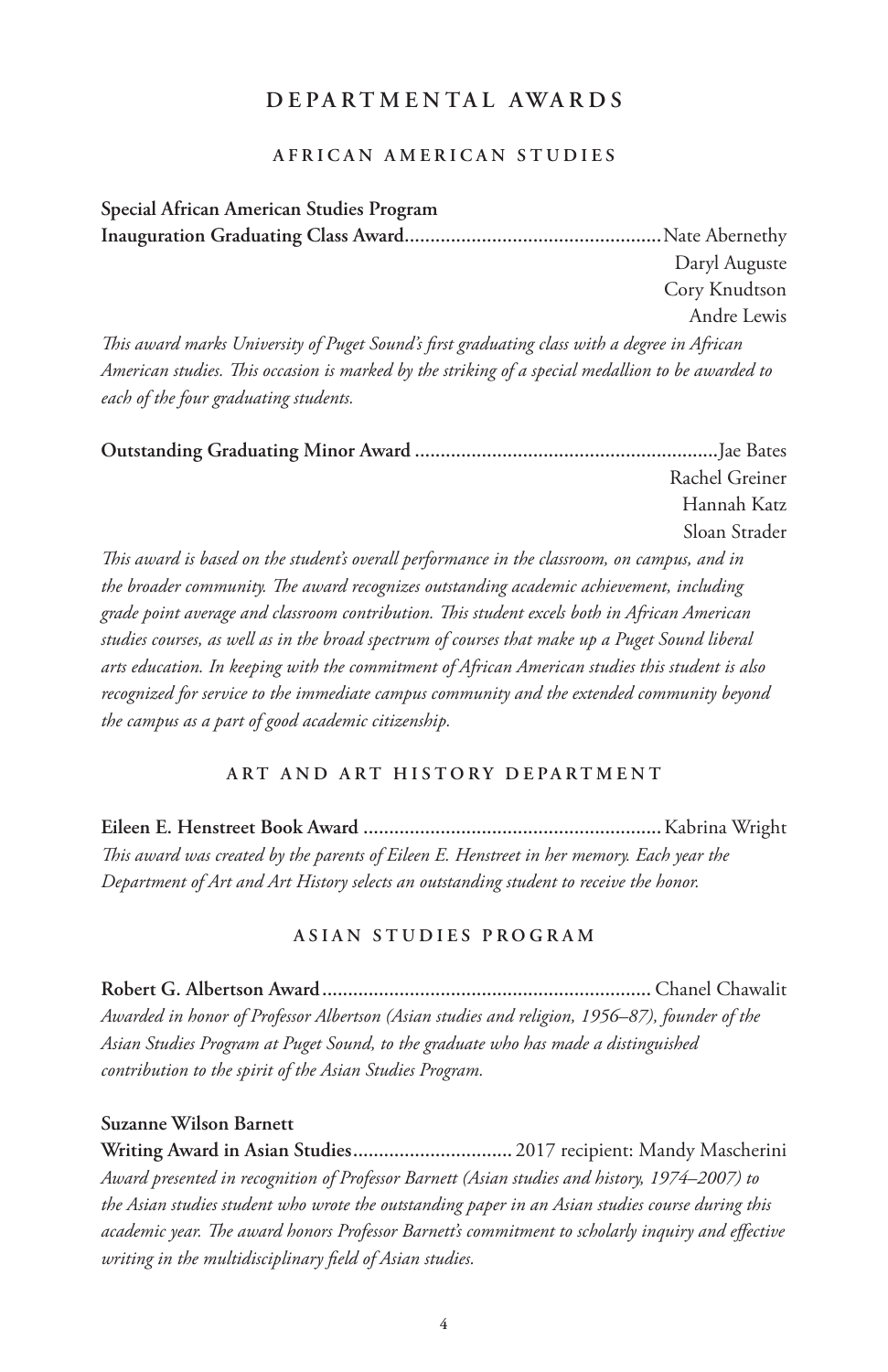**Trimble Junior/Senior Scholarship Recipients.........................................** Christy Chen Zoe Elaine Fuqua Jordyn Marie Probst Bronte Segura Cat Hunter Shank *Made possible by a generous gift from The Trimble Foundation, these scholarships are awarded on the basis of academic merit and financial need to rising juniors who have added the Asian studies designation or who are majoring in Chinese or Japanese.*

## **BIOLOGY DEPARTMENT**

**Gordon D. Alcorn Award** ....................................................................... Lily O'Connor *Presented to the outstanding senior biology major in recognition of academic achievement, accomplished research in biology, and outstanding service to the department and to the greater community.*

**Beverly Pierson Research Engagement Award..........................**Heather Christine Foote Robyn Thomas *Given to a student who has demonstrated exceptional research dedication, engagement, and commitment during their time at University of Puget Sound.*

**Outstanding Symposium Presentation ................................................**Tiare Elaine Gill Laura Nevins *This award is given in recognition of an outstanding oral presentation of excellent biological research at the annual Phi Sigma Undergraduate Research Symposium.*

**Outstanding Instructor Assistant Award....................................................**Elise Phillips *Presented to a student who has demonstrated outstanding dedication and talent for helping other students to learn and appreciate the science of biology during service as a course assistant.*

|                                                                                                 | Erin Renee Stewart |
|-------------------------------------------------------------------------------------------------|--------------------|
| For students who do exceptional work in the two biology courses taken during their second year. |                    |

|                                                                                    | Sean Grealish     |
|------------------------------------------------------------------------------------|-------------------|
|                                                                                    | Cambria Kasten    |
|                                                                                    | Bethany Llewellyn |
| Conferred on students who do outstanding work in their first-year biology courses. |                   |

## **SCHOOL OF BUSINESS AND LEADERSHIP**

**Outstanding Academic Achievement Award.............................................**Maggie Zach *This award recognizes excellence in academic achievement in business major courses.*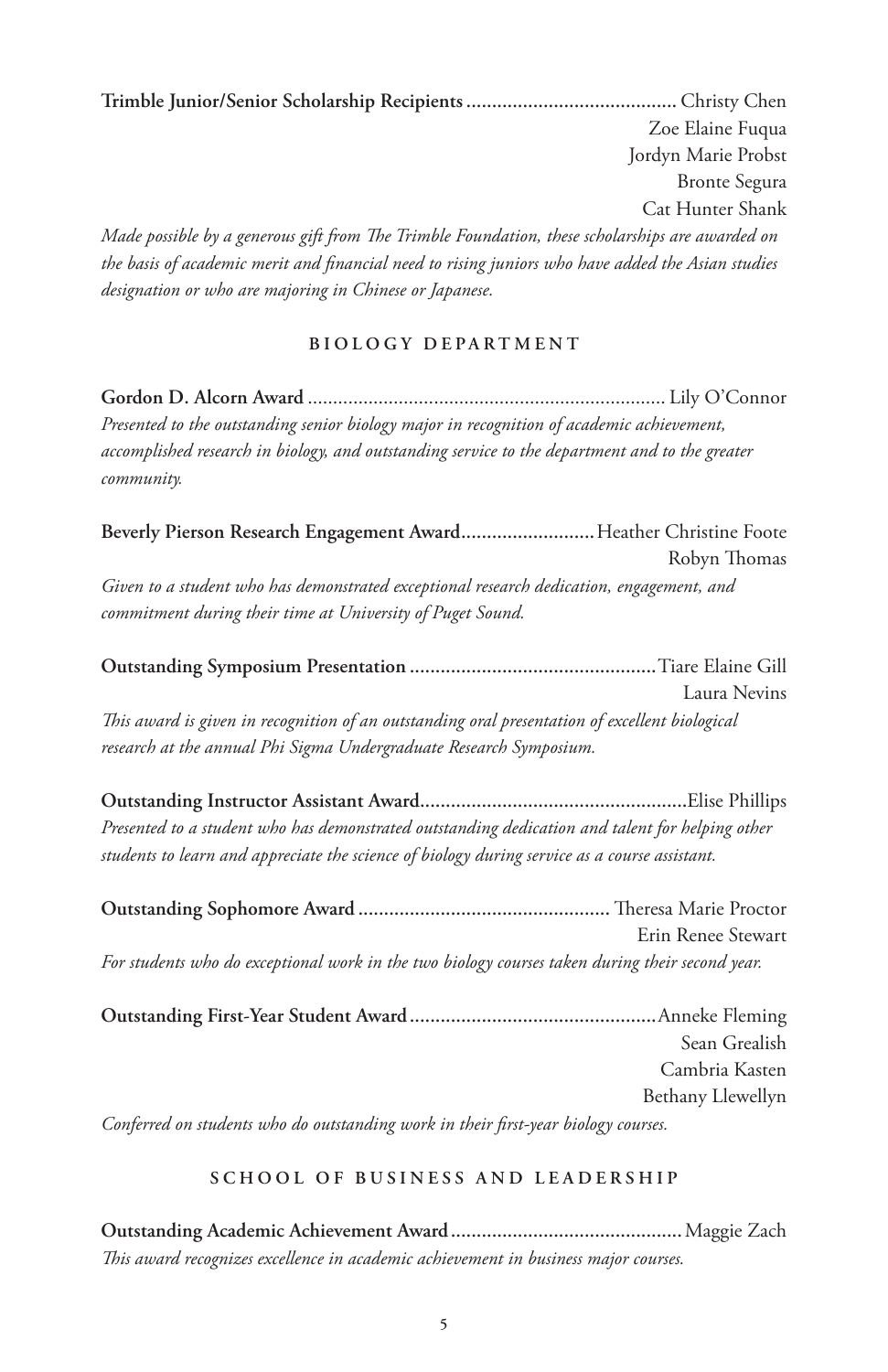**School of Business and Leadership Writing Award ..............**Bridger Dunn (long paper) Beatrix Evans (long paper) Abigail Jackson (long paper) Emily Bando (short paper) *The School of Business and Leadership recognizes the importance of strong communication skills,* 

*both written and oral.*

**Business Leadership Program Excellence Award .......................................**Maggie Zach *This award recognizes graduating BLP student(s) that best represent the ideals of the program, such as leadership, professionalism, integrity, open-mindedness, and respect for others. It also recognizes their exemplary endeavors in support of the BLP and the university.*

**Business Administration Major Excellence Award .................................**Kayla DiMicco *Awarded to a student who demonstrates such characteristics as academic excellence, professionalism, integrity, intellectual curiosity, and practical application of business principles.*

**International Business Major Excellence Award..........................................**Anna Crean *This award recognizes a student who has demonstrated excellence in such areas as cross-cultural communication skills, sophisticated understanding of the global business context, and genuine openness to diversity.*

## **Excellence in…**

### **CHEMISTRY DEPARTMENT**

**American Chemical Society Student Affiliates Award ..........................**Gabrielle Chang *Awarded to the chemistry or biochemistry major with the highest GPA in chemistry.*

### **CLASSICS DEPARTMENT**

**David A. Lupher Philology Prize.............................................................**Kathryn Stutz *Awarded by the faculty of the classics department to recognize the special facility demonstrated by this student in seeking to master the translation of Greek and Latin.*

**Laurel Wreath Award.....................................................................**Madison McDonald *Awarded by the faculty to the graduating major whose work has been distinctive and deemed worthy of the recognition given to Olympic victors.*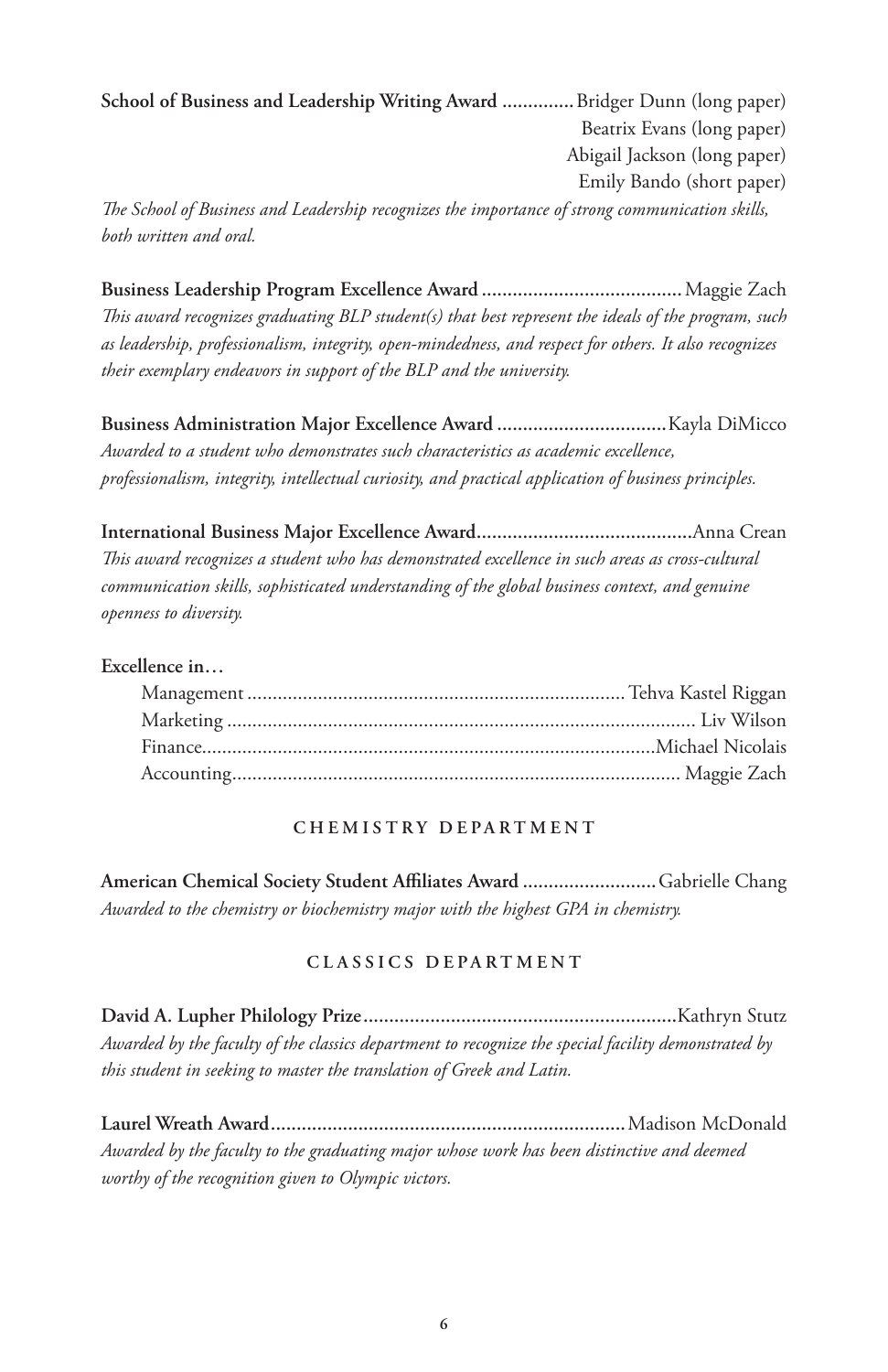#### **COMMUNICATION STUDIES DEPARTMENT**

**W. H. Baisinger Outstanding Graduate Award.........................................**Hannah Katz *Awarded in honor of Professor Wilbur Baisinger to students who distinguish themselves both in academic achievement and significant contribution of service to the department.*

**Michael P. Madden Research Award ...................................................**Madeleine Elliott Carina Weadock *Awarded in recognition of ongoing commitment to scholarship through significant research and writing.*

**Mary Christine Pence Course Assistant Award ..................................**Vicky Rose Pisula *This award, named for a former student, recognizes an outstanding undergraduate course assistant.*

#### **E C O N O M I C S D E P A R T M E N T**

**Ernie Combs Award .........................................................................** Maxwell Coleman Megan Waldo *Awarded in honor of Ernie Combs, founding father of the Department of Economics, whose commitment, vision, and wisdom still guide us today. A fiercely principled man of selfless dedication, he was also a man of gracious humor and boundless faith in the future, embodying the spirit of his favorite song, Louis Armstrong's "What a Wonderful World." This award is presented to the outstanding graduate in economics, in recognition of combined mastery of economic theory, analysis, and its application to important social issues.* 

### **SCHOOL OF EDUCATION**

**Education Studies Award for Outstanding Performance ...............................**Erica Gott *The Education Studies Award is given to a student who has performed and achieved at an exceptional level as a student in the education studies minor. Through coursework and participation in school environments, this student has shown significant growth and capacity in recognizing and confronting bias and inequities that shape school institutions, and in critically considering how educational policy and classroom practices impact the learning opportunities available to P-12 students.*

#### **ENGLISH DEPARTMENT**

**Barry Bauska Award .................................................................................**Daniel Lloyd *The Barry Bauska Award is given each year to the outstanding senior English major with an emphasis in creative writing.* 

**Greenfield Award..................................................................................** Benjamin Fallis *The Greenfield Award is given in recognition of Professor Peter Greenfield, who taught in the English department from 1983 to 2011. The award is given to the student whose leadership has enhanced the intellectual life of our department.*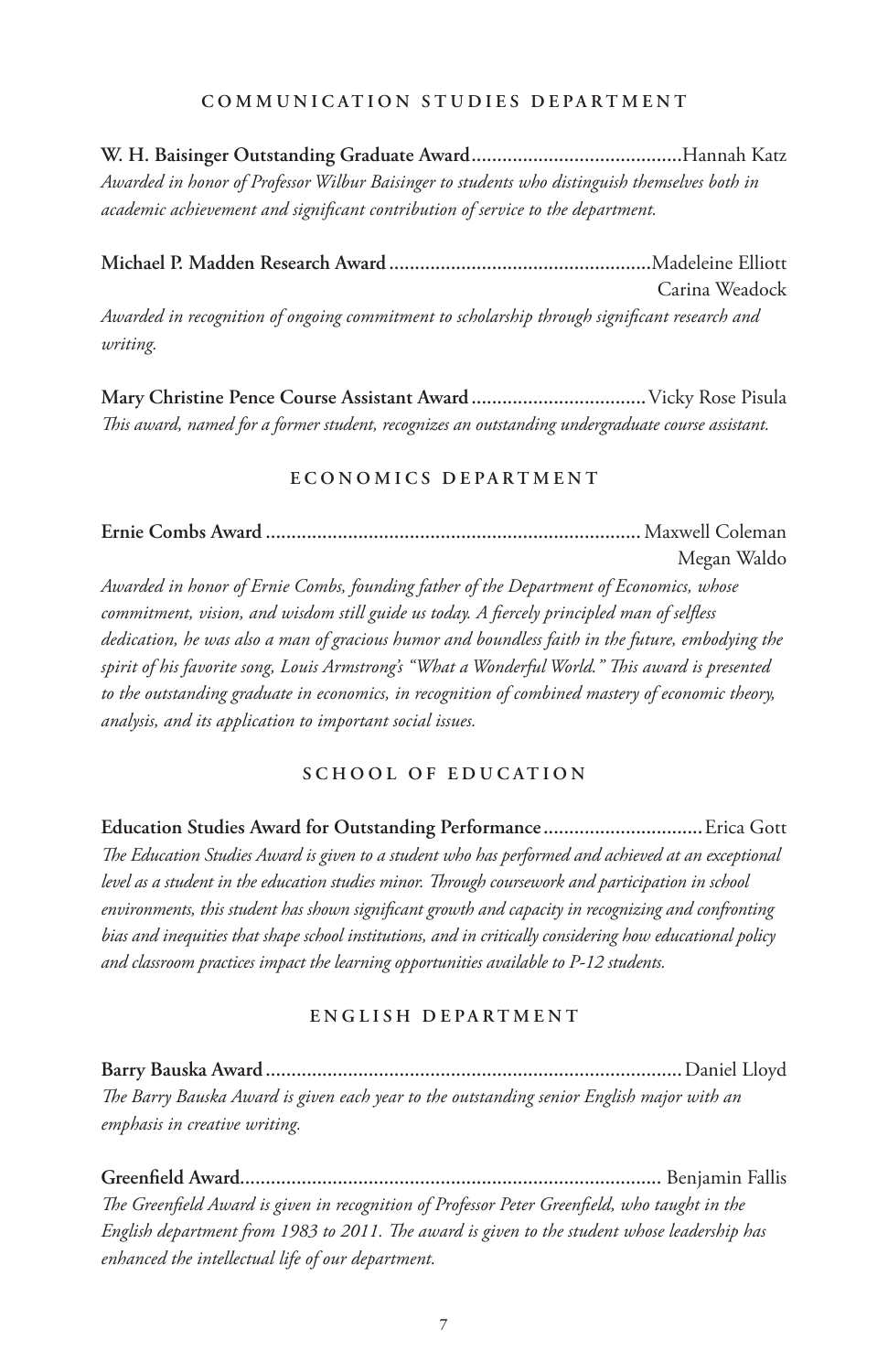**Kathryn Irene Rodgers Memorial Scholarship............................................**Zoe Branch *The Kathryn Irene Rodgers Memorial Scholarship fund was established by Dr. J. Bruce Rodgers, professor of music, in memory of his wife, an alumna of the Writing Institute of the English department and president of the Association of Professional Writers and Editors. It is awarded to an outstanding English major pursuing a career in professional writing.*

## **FRENCH STUDIES DEPARTMENT**

**Michel Rocchi Award .................................................................................**Zoe Branch *With this award colleagues in the department seek to honor the service of Michel Rocchi, professor of French studies at Puget Sound from 1973 to 2017. Professor Rocchi's dedication and contribution continue to inspire the department. The prize recognizes the excellent achievements of students who exemplify his commitment to French language and literature.*

**Marcelle Martin Award .........................................................................** Allegra Ritchie *Awarded to a student majoring in Romance languages who has demonstrated excellence in music, art, or theater and has a high degree of fluency in the chosen Romance language.*

**Justin Martin Memorial Award ............................................................**Monica Arnone *Awarded to a student majoring in international affairs with French as the language of emphasis.*

**Jacquie Martin Award..............................................................................** Zoe Ozdemir *To be awarded for excellence in French literary studies to be selected by the faculty in French. Book award from the private French library collection of Professor Emerita Jacquie Martin.*

**Myra Dupertuis Prize....................................................................**Rachel Pearce-Smith *The Myra Dupertuis Prize is awarded to an outstanding graduating student of French who has not formally studied in France.*

**Esperanza Gurza '61 Memorial Scholarship .......................**Michelle Bottazzi-Menegon *Awarded to outstanding students majoring in French who are also enrolled in Spanish courses.*

### **GENDER AND QUEER STUDIES**

|                                                                                                         | Jae Bates |
|---------------------------------------------------------------------------------------------------------|-----------|
| The E. Ann Neel Award in Women/Gender Studies recognizes students who have considerably                 |           |
| contributed in the classroom to advance our collective understanding of the workings of gender, as well |           |
| as demonstrated a deep personal commitment to addressing issues of gender justice in our community.     |           |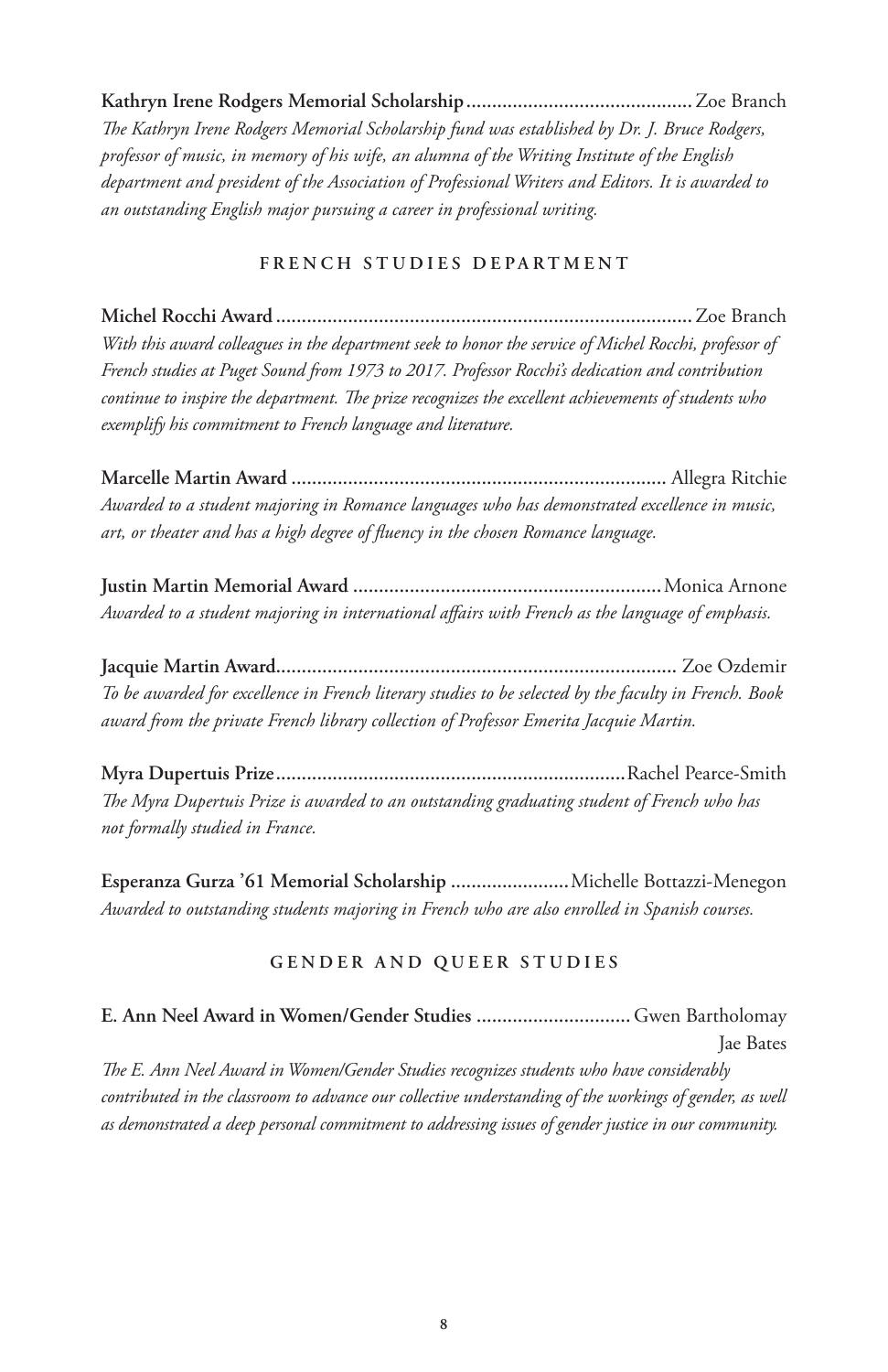#### **GEOLOGY DEPARTMENT**

**Al Eggers Award.........................................................................**Cameron Wallenbrock *Awarded by the University of Puget Sound geology faculty to a graduating geology major whose work successfully integrates field study and laboratory analysis in outstanding research. The award is given in the spirit of our colleague and friend Dr. Al Eggers, professor emeritus of geology.*

**J. Stewart Lowther Award........................................................................**Jack Lindauer Jack Randall *Awarded by the University of Puget Sound geology faculty to the graduating geology major who* 

*exemplifies the passion for learning, studying, and teaching geology in the field, in memory of our colleague and friend Dr. Stewart Lowther, professor of geology.*

#### **GERMAN STUDIES DEPARTMENT**

**Helmut L. Jueling Memorial Scholarship .................................................** Aidan Regan *Awarded to an outstanding rising senior in German studies.*

#### **HISPANIC STUDIES DEPARTMENT**

**Charles and Bertha Robbins Award...........................................................**Jule Holgate *Awarded to an outstanding student of Spanish.*

## **HISTORY DEPARTMENT**

#### **Kathy Phibbs Memorial Scholarship**

*Established in 1991 by Gwen and Phil Phibbs to be awarded to women interested in history and reading, with a commitment to outdoor recreational activities.*

| Rebecca Sather Jenkins | Lura Morton                | Keaohuana'oli Rivera-Leong |
|------------------------|----------------------------|----------------------------|
| Johanna Moore          | Elise Nicole Lynn Quiggins | Christina Sumprer          |

#### **Roy N. Lokken Memorial Book Award**

*Established in honor of Professor Lokken, a member of the Class of 1941, who went on to a career as a historian and college teacher. Awarded to selected majors who have impressed the faculty with their achievement, promise, resolution, and aspiration; awards are for the purchase of books.*

| Monika Dymerski | Nicholas Kulawiak | Christina Sumprer |
|-----------------|-------------------|-------------------|
| Kayla Hipp      | Marq Schuling     | Helen Tschurr     |

**William Breitenbach Best History 200 Paper...** 2017 recipient: Erin Catherine Budrow *Established in 2017 in honor of retiring Professor of History William Breitenbach, who was an inspired and inspiring teacher and mentor to generations of majors and minors, and was*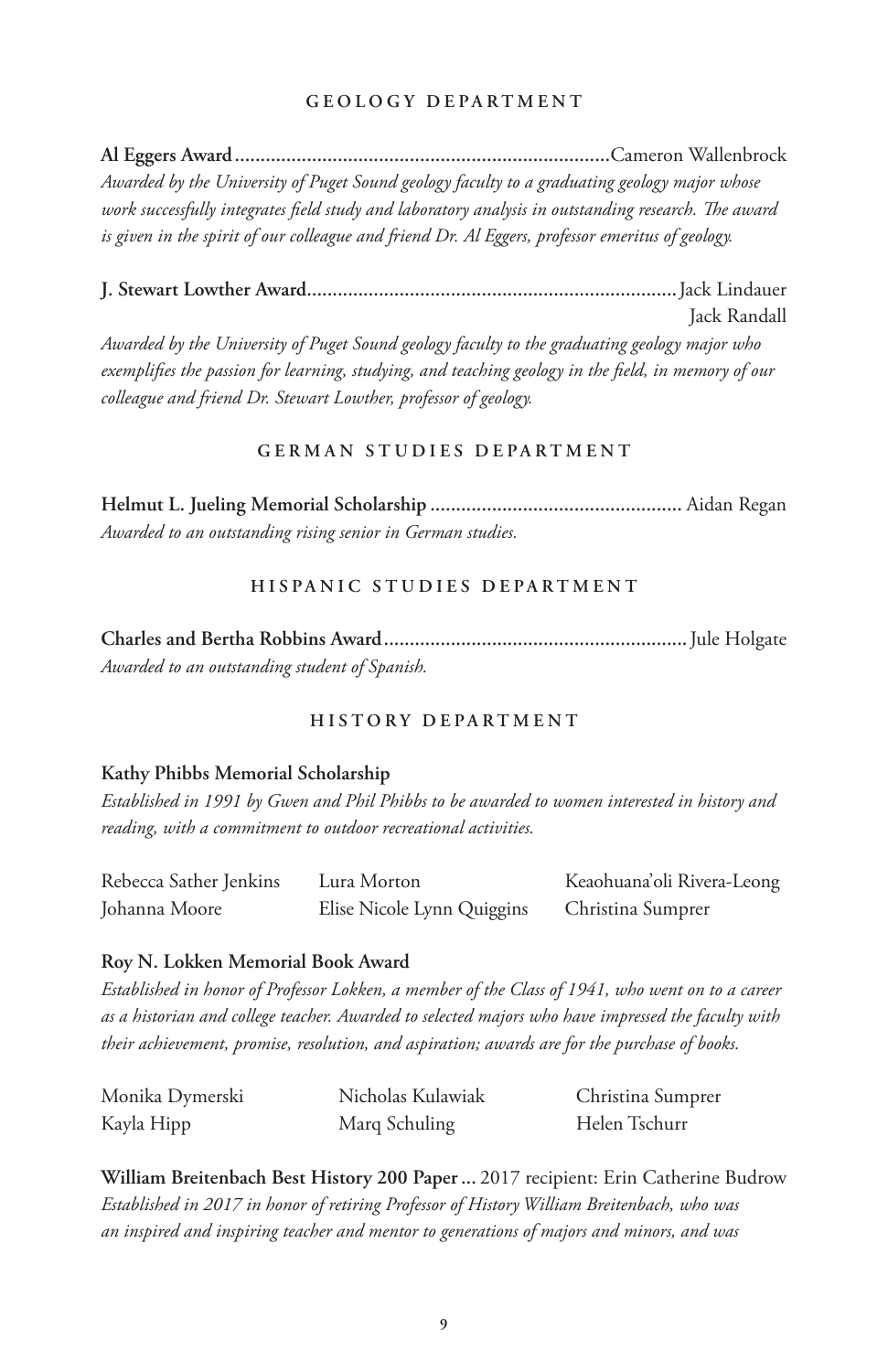*also instrumental in creating and teaching the introductory methods course History 200: Doing History. Awarded to the student recognized by the faculty for having written the best research paper for this class in the previous calendar year.* 

#### **HONORS PROGRAM**

**Thomas A. Davis Summer Research Award ...........................................** Samantha Lilly Meadow Poplawsky *Established in honor of former dean of the university and founding member of the Honors Program, Thomas A. Davis. Awarded for research leading to a senior Honors Program thesis.*

**Honors Alumni Scholarship 2018..............................................** Payton Joanne Gubser Becca Colette Miserlian Jed Pageler Crystal Poole

#### **Coolidge Otis Chapman Honors Scholars**

*Students who have completed both the prescribed coursework of the Honors Program and an approved senior thesis are eligible for this designation.*

Ryan Apathy Lillian Bengtson Andrew Brandt Madeline Brown Mitchell Carlson Tina Chapman Chanel Chawalit Emma Elder

Benjamin Fallis Jordan Fonseca Grant Garcia Adam Lewis Zane Molgaard Douglas Palmer Emma Paulson Rachel Pearce-Smith Zachary Pence Jahrme Risner Emily Stewart Kathryn Stutz Christina Sumprer Megan Tegman Helen Tschurr Carina Weadock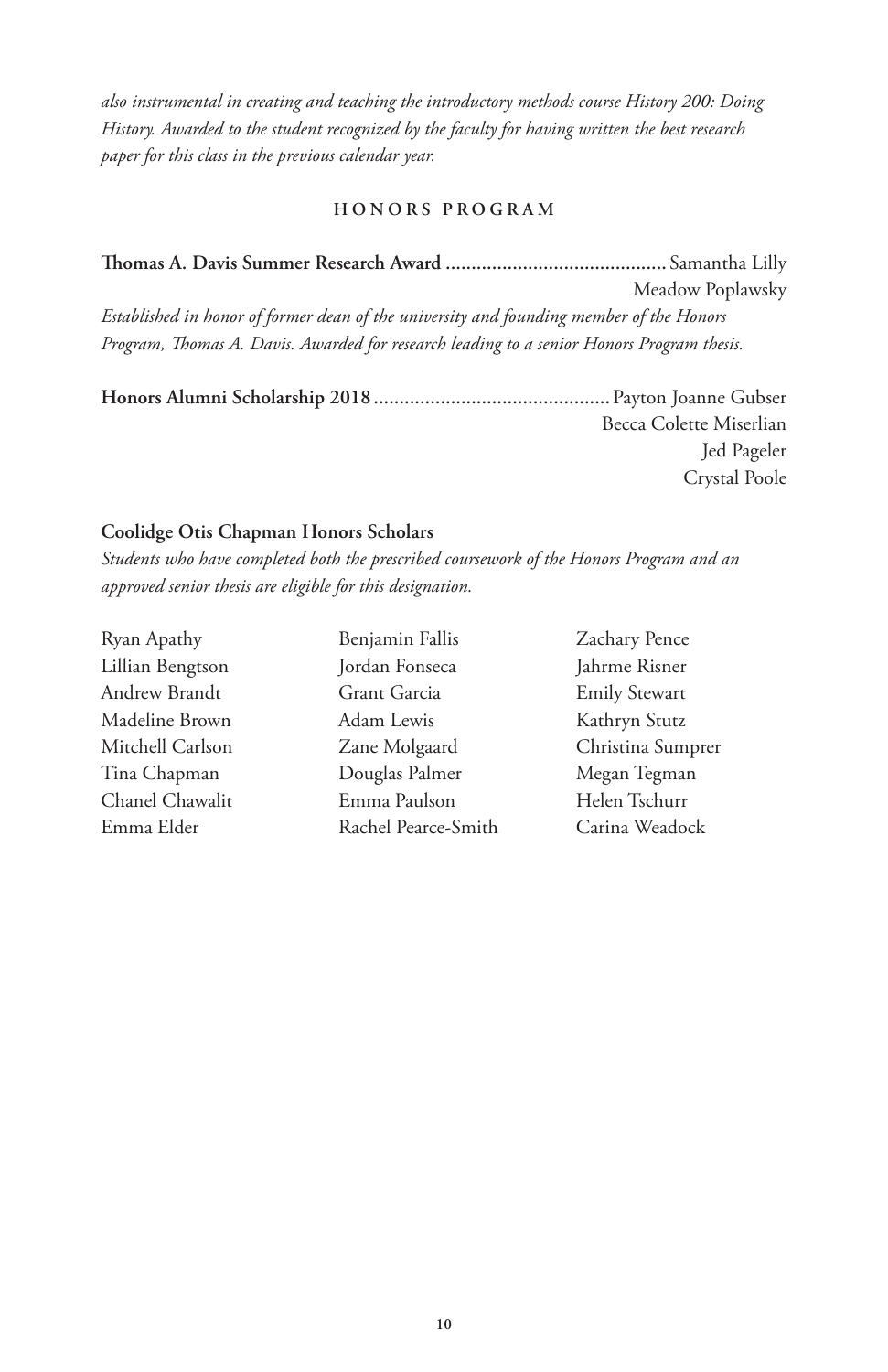#### **INTERNATIONAL POLITICAL ECONOMY PROGRAM**

*Pros Ta Akra* **Academic Achievement Award .......................................** Chanel Chawalit Kathryn Hart Tehva Kastel Riggan Keala Yang *Awarded to graduates who have demonstrated the highest level of sustained performance in* 

*international political economy as indicated by their grade point average in the major.*

#### **LATIN AMERICAN STUDIES**

**Our Americas Award for Academic Achievement in Latin American Studies..................................................................**Naomi Schroeter *This annual award honors the outstanding interdisciplinary skills and regional knowledge demonstrated by a senior Latin American studies minor through high academic achievement in the Latin American studies curriculum.* 

### **LATINA/O STUDIES**

**Latina/o Studies Excellency Award ..........................................................**Amanda Díaz *This award is granted by the Latina/o Studies Program at the University of Puget Sound in recognition of a student's academic excellence and community involvement. The student receiving this award has produced research that moves the Latino community forward.* 

### **MATHEMATICS AND COMPUTER SCIENCE DEPARTMENT**

**Edward Goman Outstanding Senior Award.................................** Rachel Marie Chaiser *Awarded in honor of Professor Goman to a senior major in mathematics and computer science, in recognition of superior academic performance.*

#### **Goman Book Award**

*Awarded in honor of Professor Goman to senior majors in mathematics and computer science, in recognition of academic excellence and department service.*

Sam Burdick Rachel Marie Chaiser Bridger Dunn Jordan Fonseca Haley Gray Alex Hsu

Jesse Jenks Drew Kristensen Kyle Miller Banji Oyewole Jahrme Risner Nicolas Rothbacher

Patrick Ryan Sofia Schwartz Erika Smith Kasey Stern Sara Wille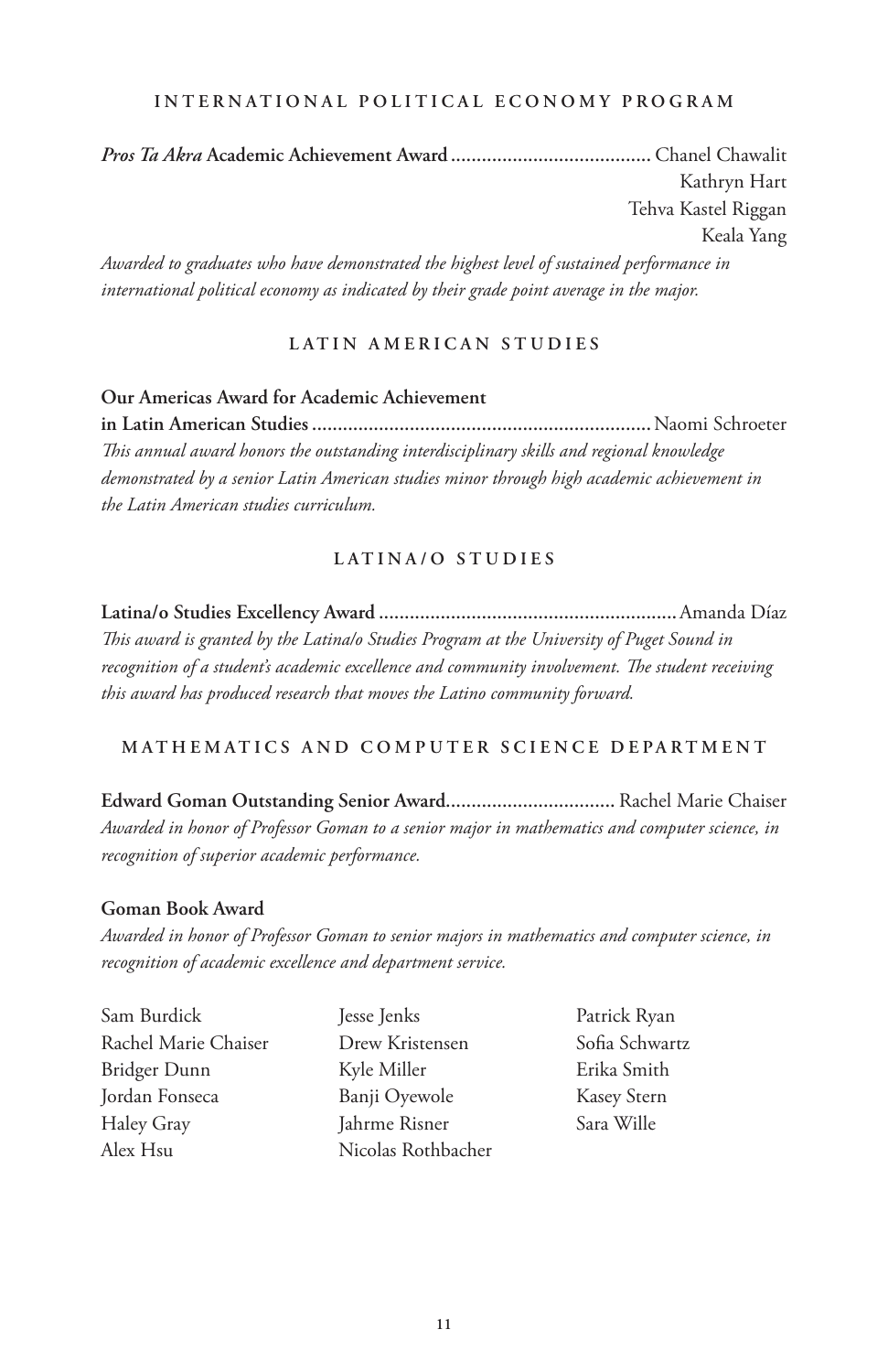#### **SCHOOL OF MUSIC**

**Delwen and Genevieve Jones Scholarship.................................** Aric Nathan MacDavid Eunmin Woo *This scholarship, made available through a generous gift from Dr. and Mrs. Jones, is awarded annually to outstanding student musicians with a preference given to music majors.*

#### **SCHOOL OF OCCUPATIONAL THERAPY**

**Watson William Wade Award........................................................**Claire Linnea Ferree

Megan Evangeline John *Presented to a graduating occupational therapy student who has consistently shown unselfish devotion to facilitating the learning of others.*

#### **Department Service Award**

*Given in recognition of exceptional commitment to the curricular and cocurricular experience of occupational therapy students.*

| Rachel Lynn Hiatt Arnold | Erin Rebecca Eaton | Caitlin Irene Mitchell |
|--------------------------|--------------------|------------------------|
| Michelle Chait           | Leilani Sui Jones  | Alyssa Anne Ode        |

#### **Occupational Therapy Fellowship Recipient**

*A two-year departmental scholarship award to support graduate study in the School of Occupational Therapy.* 

| Michelle Chait        | Leilani Sui Jones       | Kiley Throop          |
|-----------------------|-------------------------|-----------------------|
| Megan Evangeline John | Katrina Corinne LaRossa | Kirsten Marie Woodard |

#### **PHILOSOPHY DEPARTMENT**

**John and Kathryn Magee Memorial Scholarship ...........................**Jessica Chan-Ugalde *Awarded in honor of Kathryn Magee and longtime professor John Magee to junior or senior students showing promise and achievement in the academic discipline of philosophy.*

#### **SCHOOL OF PHYSICAL THERAPY**

#### **Physical Therapy Fellowship Recipients**

*A three-year departmental scholarship award to support graduate study in the School of Physical Therapy, based on extraordinary quality of application to the program.*

| Lauren Christianson | Erick Moon               | Cassie Mae Repasky |
|---------------------|--------------------------|--------------------|
| Elena Rachel Liroff | Kathryn Lynn Myers       |                    |
| Kaitlynn McKirgan   | Kristina Nicole Peterson |                    |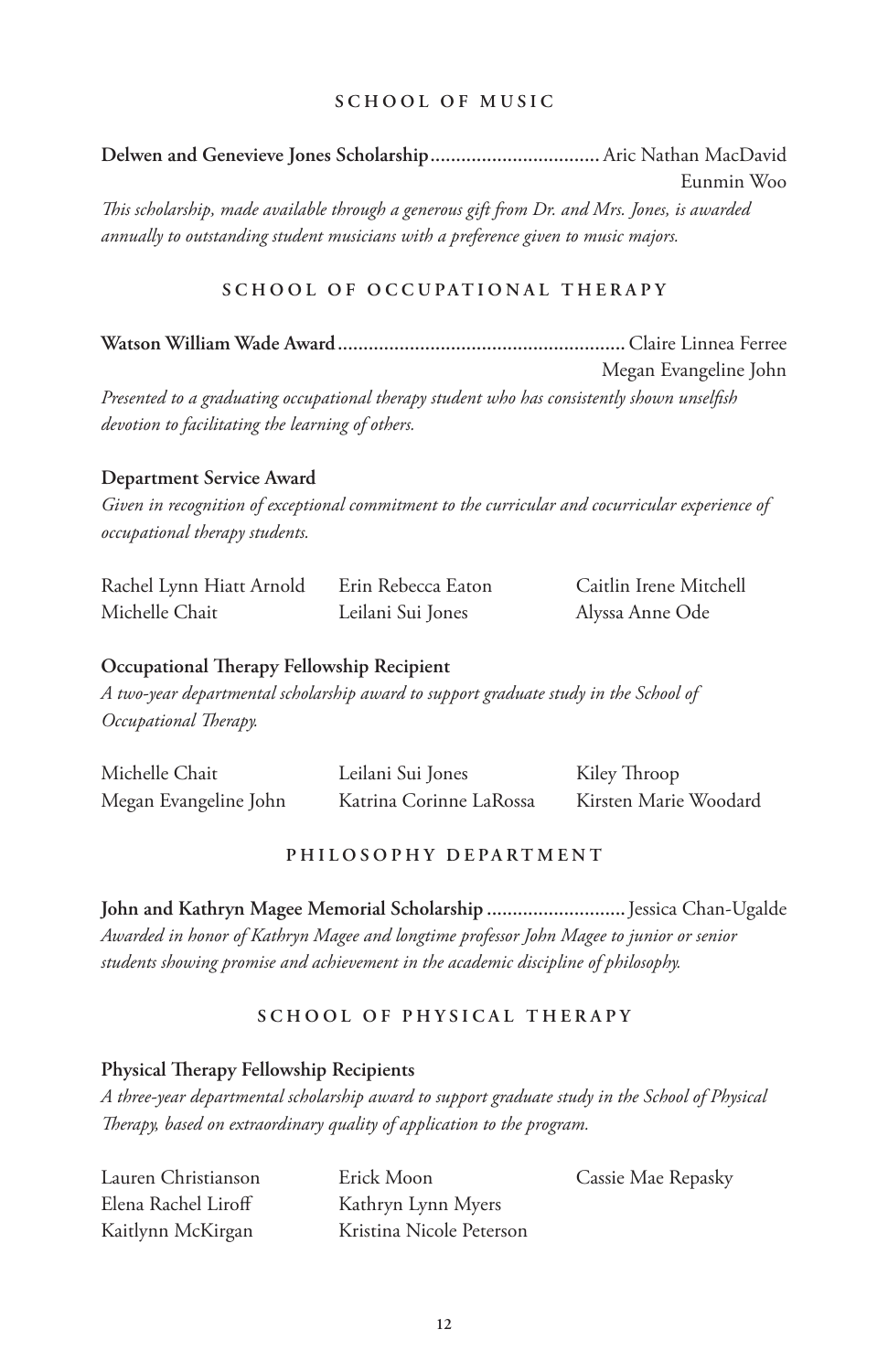**Beardsley Family Foundation Scholarship ......................................** Andrew Didricksen *Awarded to a physical therapy student who is sincere, earnest, and easy to teach, and overcoming financial need.*

**Roger Williams Scholarship ........................................................................**Justin Higa *Awarded by the departmental faculty to students who combine scholarship with excellent capacity for professional relationships with patients and colleagues.*

**Physical Therapy Honored Faculty Scholarship..............................**Kendra Lynn Guest *The endowment supporting this award derives from funds donated in the name of a number of physical therapy faculty members, and it honors a student who has demonstrated particular potential in critical inquiry and clinical research.*

|                                                                             | Arista Ip |
|-----------------------------------------------------------------------------|-----------|
| Awarded to outstanding physical therapy students overcoming financial need. |           |

**Wade and Marlene Allison Endowed Scholarship..................................**Connor Brown Erika Ann Schultz *Awarded to a graduate D.P.T. student in good standing demonstrating financial need.*

#### **PHYSICS DEPARTMENT**

**Raymond and Olive Seward Award .............................................................**Kyle Miller Nicolas Rothbacher Aidan Schumann Patrick Zimmerman *A scholarship established by Olive Seward to honor her husband, Raymond S. Seward, professor of physics from 1923 to 1955. This award recognizes outstanding physics majors.*

**Thomas Malcolm and Hilda Enden Jack Scholarship ..............................** Cory Koehler *Awarded to outstanding physics majors.*

#### **POLITICS AND GOVERNMENT DEPARTMENT**

**Elizabeth Ann Breysse '17 Memorial Award ........................................**Emma Ferguson *This honor is awarded in memory of Elizabeth Breysse '17 to students who combine academic excellence and creativity in their coursework in politics and government with broad, sustained, effective engagement and leadership in the department, the university, or broader communities.*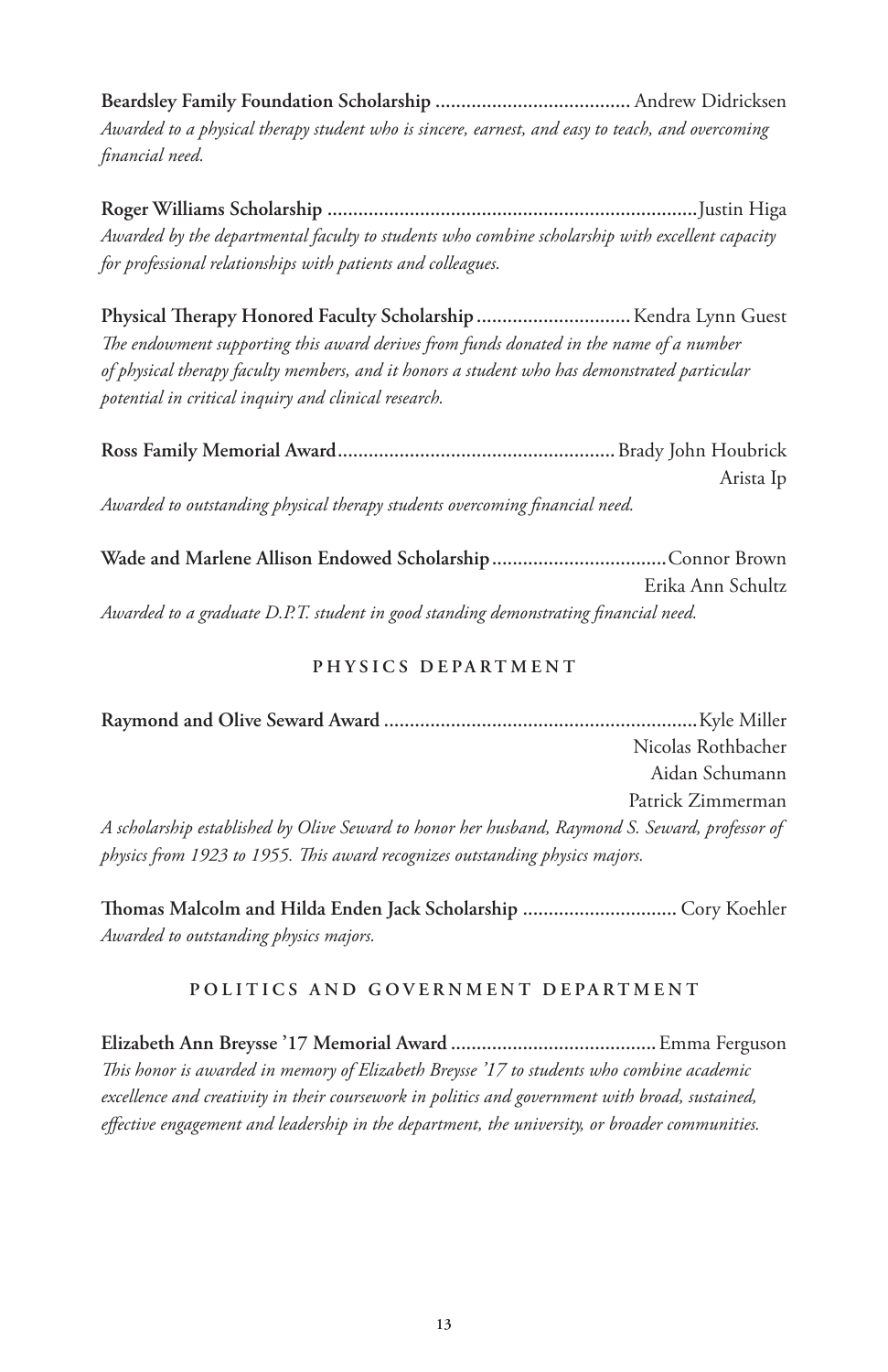#### **PSYCHOLOGY DEPARTMENT**

## **The Abigail Mattson '14 Award for Outstanding Achievement in Psychology.......................................**Lillian Bengtson Ruth Canfield *This award commemorates the extraordinary and inspiring achievements of Abigail Mattson '14, whose excellence in academic coursework, research, and applied service embodied the ideals of our field. We bestow this award on the top one or two graduating psychology students who exemplify her passionate interest in psychology, commitment to serving others, and overall excellence as a student.*

#### **Honors in Psychology**

*Awarded to the top 10 percent of the graduating class, this honor recognizes students' high level of academic performance and scholarly engagement as psychology majors.*

| Lillian Bengtson | Morgan Heying       | Frieda Poskanzer |
|------------------|---------------------|------------------|
| Ruth Canfield    | Kayla Lovett        |                  |
| Jessica Gott     | Rachel Pearce-Smith |                  |

### **Distinction in Psychology**

*This award recognizes students for their high level of academic performance and scholarly engagement as psychology majors.*

| Erin Cummiskey | Caroline Harris | Anne Stofferahn |
|----------------|-----------------|-----------------|
| Amanda Fehr    | Lauren Knox     | Cole Tomkins    |
| Grace Friedman | Sage Pintler    | Taylor Trembly  |

### **RELIGIOUS STUDIES DEPARTMENT**

**Douglas R. Edwards Award for Scholarly Excellence ...............................**Emily Laliotis *This award, established in honor of religious studies colleague Professor Douglas Edwards, honors the religious studies major who has intellectually distinguished him- or herself by writing the most intellectually rigorous and original thesis in religion in the past year. Professor Edwards, distinguished professor of religion from 1987 to 2008, renowned for his expertise in biblical archeology, set the standard in the Department of Religious Studies for the highest level of scholarship. With this award his colleagues seek to memorialize Professor Edwards' commitment to scholarly excellence by recognizing the graduating senior who has demonstrated superb scholarly achievement.*

|                                                                                                         | Ella Frazer |
|---------------------------------------------------------------------------------------------------------|-------------|
| At the end of the 1990-91 academic year, Darrell Reeck retired from the Department of Religion          |             |
| to take a position with Progressive Securities, a socially responsible investment firm located          |             |
| in Portland, Ore. This move was a logical extension of Professor Reeck's ongoing personal and           |             |
| professional interest in social ethics throughout his 22 years at the university. He taught in the area |             |
| of religious ethics, focusing on Christian ethics, Islam, African religions, and the application of     |             |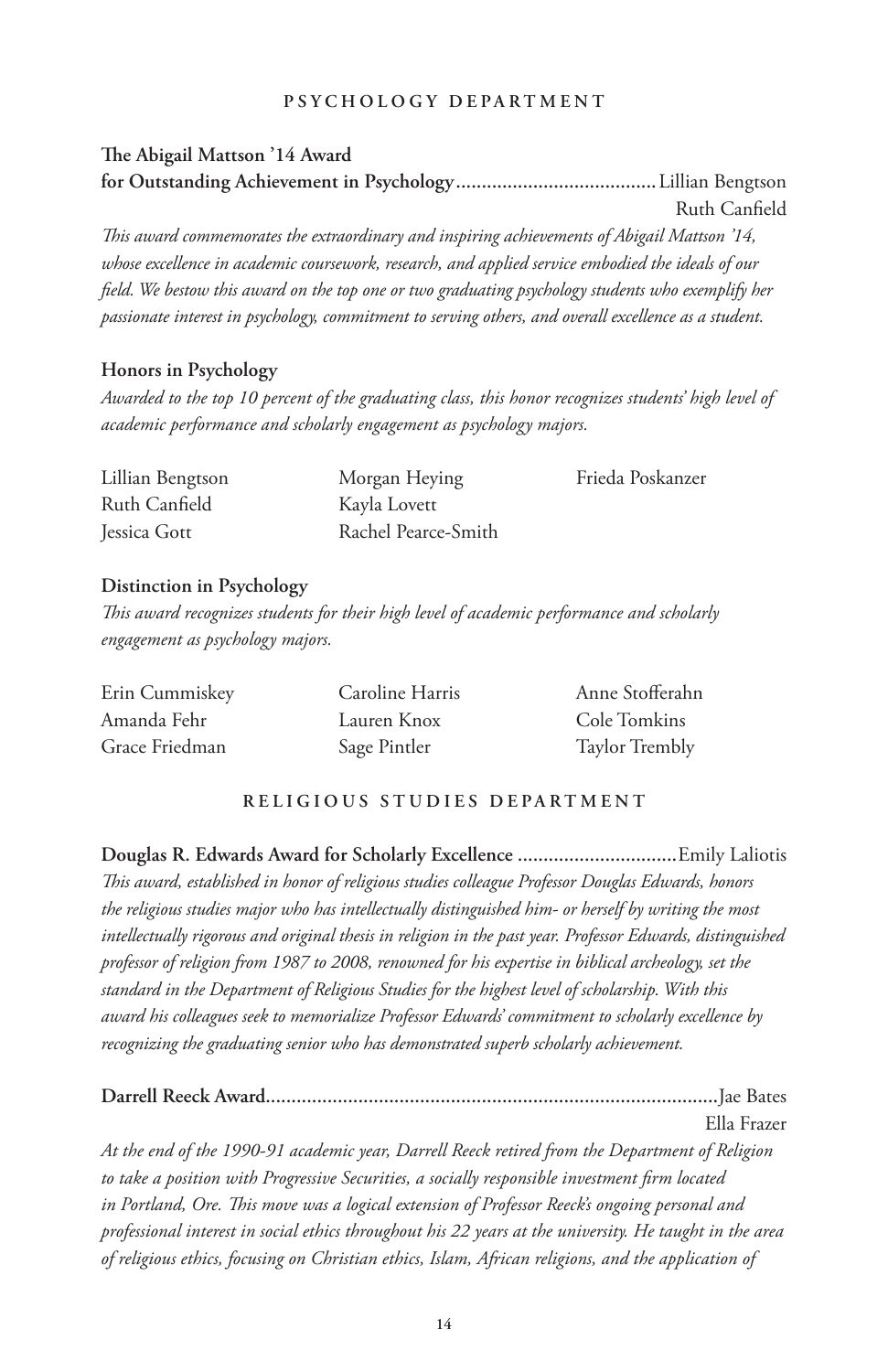*religious ethical principles to a variety of social problems. Professor Reeck's academic interests and ethical convictions led to his work as one of the founders of the university's Business Leadership Program and his offering of a course on professional and corporate ethics. Further, Professor Reeck played a key role as a faculty member actively involved in the university's review of its investment policies. This work, in turn, led him to the world of socially responsible investing and eventually to Progressive Securities.* 

*With his deep commitment to social justice and effective teaching in the area of religious ethics, Professor Reeck had a major influence on his students and colleagues throughout his tenure at the university. To commemorate on an annual basis his commitment to social ethics and high-quality teaching while at the university, the Department of Religious Studies has decided to establish a fund that will make possible a small gift each year to the graduating religious studies major or minor who has most demonstrated the convictions and interest in social ethics that Professor Reeck exemplified.*

#### **SCIENCE, TECHNOLOGY, AND SOCIETY PROGRAM**

**Mott Greene Research Scholar ..................................................................**Halle Beitler *The Science, Technology, and Society Program each year names one student Mott Greene Research Scholar, for a senior thesis completed with distinction.*

#### **SOCIOLOGY AND ANTHROPOLOGY DEPARTMENT**

**C. Wright Mills Award for Excellence in the Major .................................**Kathryn Stutz *This special departmental award is given to a student majoring in sociology and anthropology for excellence in the major.*

#### **THEATRE ARTS DEPARTMENT**

**Excellence in Theatre Arts .......................................................................**Mattea Prison *This award recognizes consistently excellent work in theater production and studies.*

**Excellence in Dramaturgy .........................................................................** Erin Ganley *Awarded to a student with significant achievement in writing, collaboration, research and production.*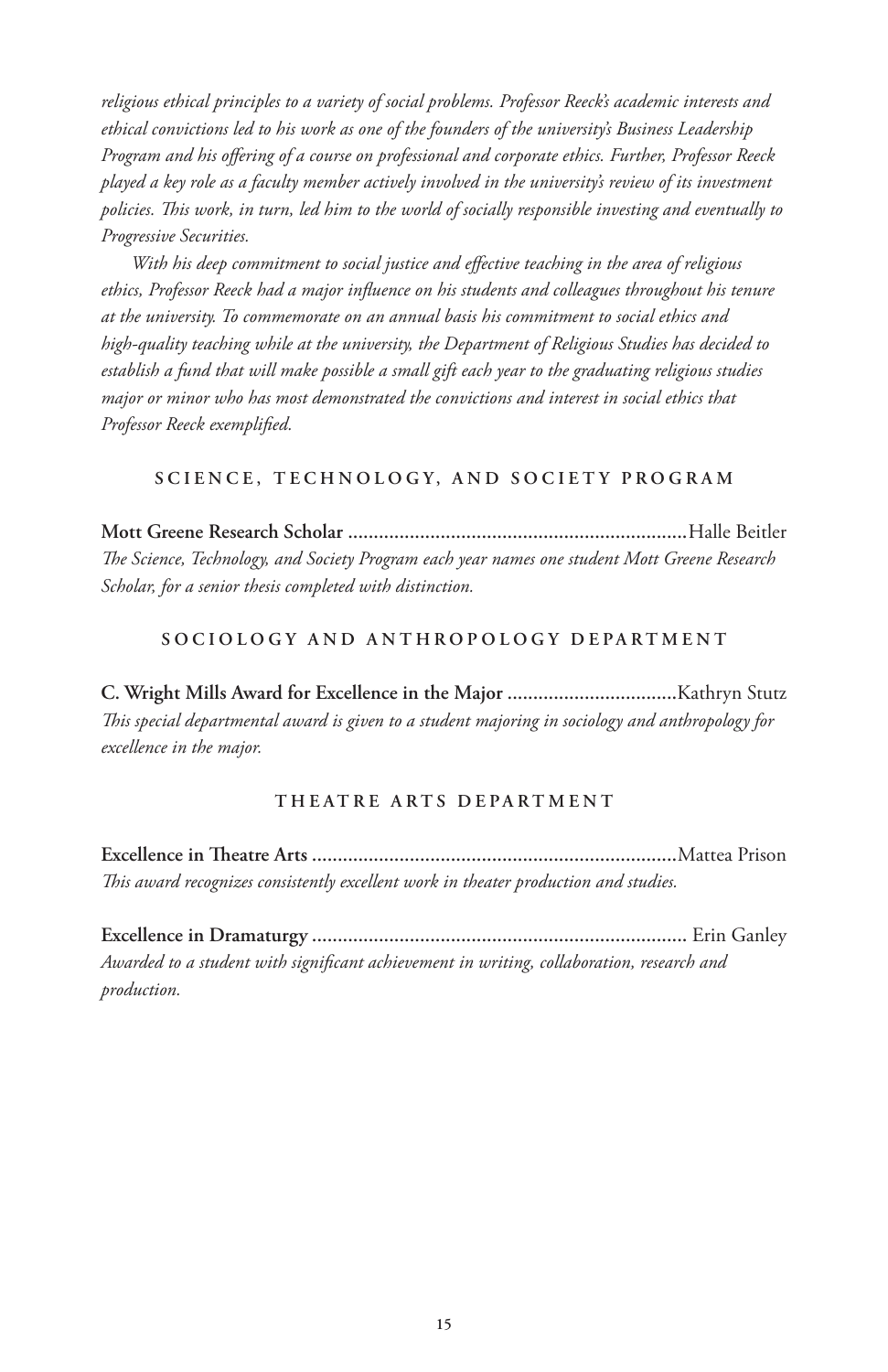## **HONOR SOCIETIES**

## **PHI BETA KAPPA**

## **Class of 2018**

| Isabel Amaya      | Anna Goebel         | Andrew Oberhelman   |
|-------------------|---------------------|---------------------|
| Isabelle Anderson | Erica Gott          | Lily O'Connor       |
| Carly Baxter      | Jessica Gott        | Frieda Poskanzer    |
| Lillian Bengtson  | Georgia Gustavson   | Hayley Rathburn     |
| Hannah Borgerson  | Lizzi Hahn          | Allegra Ritchie     |
| Zoe Branch        | Morgan Heying       | Nicolas Rothbacher  |
| Ruth Canfield     | Abigail Jackson     | Elaine Schanzer     |
| Gabrielle Chang   | Tehva Kastel Riggan | Anne Stofferahn     |
| James DeJesus     | Emily Katz          | Kathryn Stutz       |
| Emma Didier       | Hannah Katz**       | Kabrina Wright      |
| Miranda Eisen     | Kyungin Kim         | Keala Yang          |
| Emma Elder        | Nicholas Kulawiak   | Maggie Zach         |
| Madeleine Elliott | Elizabeth Marks     |                     |
| Matt Fergoda      | Kyle Miller         |                     |
| Jordan Fonseca**  | Jenna Mobley        | **initiated in 2017 |
| Tiare Elaine Gill | Sophie Myers        |                     |

**Class of 2019** Kara Ann Lamar

|                                                                                          | Kara Ann Lamar |
|------------------------------------------------------------------------------------------|----------------|
| Awarded to a junior with superlative academic performance in and demonstrated breadth of |                |
| intellectual interests and accomplishments.                                              |                |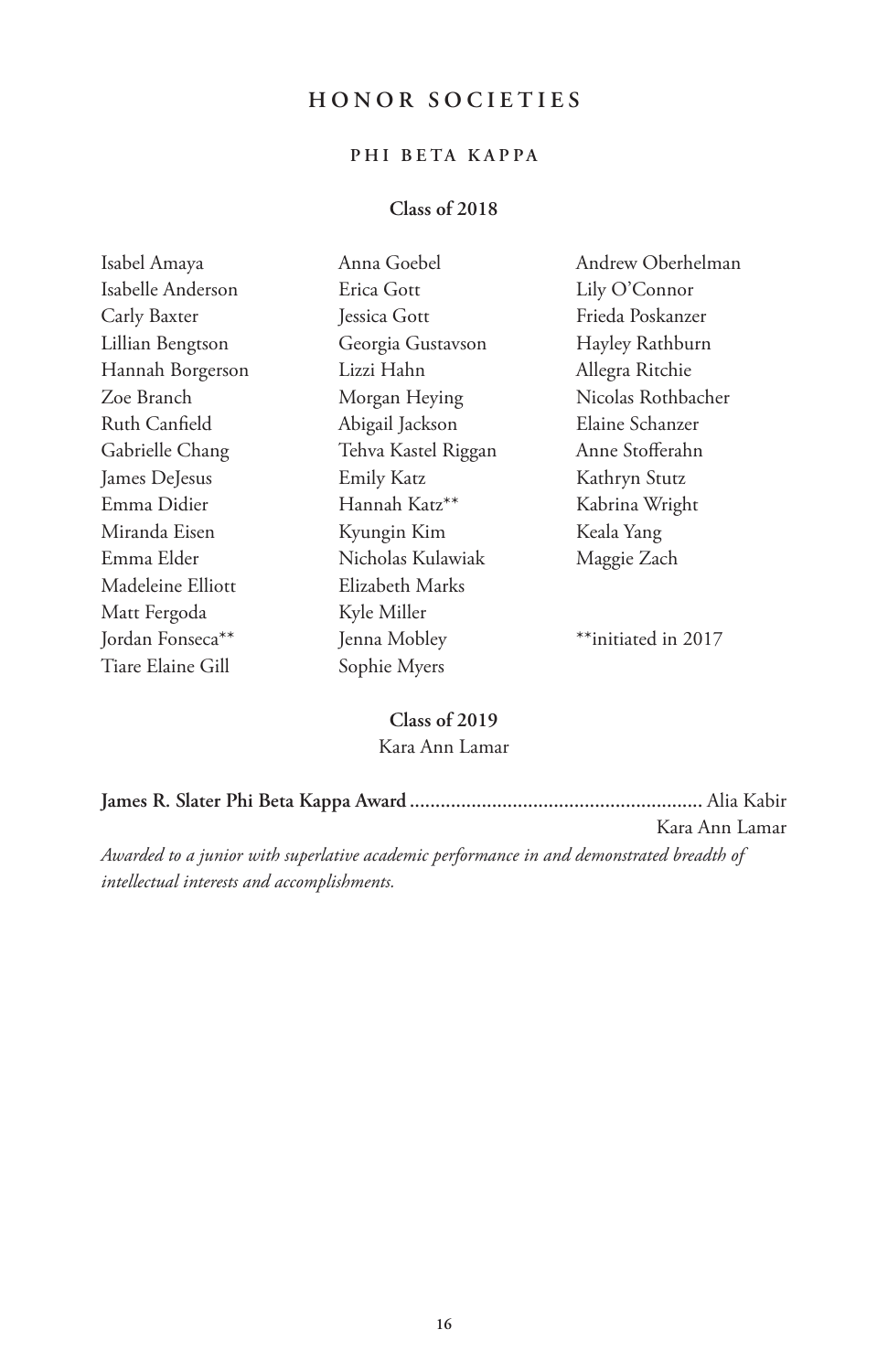### **PHI KAPPA PHI**

## **2018 Initiates**

| Katy Mary Alden         | Leslie Machabee            | Hayley Rathburn   |
|-------------------------|----------------------------|-------------------|
| Nicole Bouche           | Ashley Mapile              | Susanna Schuler   |
| Allexxa Brooks          | <b>Bridget Myers</b>       | Aidan Schumann    |
| Sara Kathleen Burke     | Allyson Niitani            | Anne Stofferahn   |
| Sabrita Ayn Cohen       | Elizabeth O'Reilly         | Laura Wolf        |
| <b>Emily Davis</b>      | Madison Orton              | Keala Yang        |
| Erin Rebecca Eaton      | Jenny Nicole Paul          | Ivin Yu           |
| Heather Christine Foote | Joshua Pi                  | Patrick Zimmerman |
| Morgan Heying           | Elise Nicole Lynn Quiggins |                   |
| Julia Krantz            | Spencer Rake-Marona        |                   |

## **Current Student Members**

| Carly Baxter     | <b>Ashley Coyne</b> | <b>Emily Laliotis</b>  |
|------------------|---------------------|------------------------|
| Lillian Bengtson | James DeJesus       | Kara Ann Lamar         |
| Zoe Branch       | Emma Elder          | Julia Masur            |
| Melanie Bussan   | Jordan Fonseca      | Jenna Mobley           |
| Gabrielle Chang  | Abigail Jackson     | Ramsey Rossmann        |
| Hannah Cochrann  | Hanna Katz          | Jacqueline Van Ardenne |

**Phi Kappa Phi Slater/Herlinger Scholarship...........................................** Bridget Myers Hayley Rathburn

## **PHI ETA SIGMA**

## **Class of 2018**

| Carley Arraujo     | Emma Goldblatt   | Rachel Pearce-Smith |
|--------------------|------------------|---------------------|
| Carly Baxter       | Mia Gvirtsman    | Frieda Poskanzer    |
| Lillian Bengtson   | Sarah Horne      | Anne Stoff erahn    |
| Kyrianna Bolles    | Stephanie Kissel | Megan Tegman        |
| Michelle Bottazzi- | Skye Matsuura    | Helen Tschurr       |
| Menegon            | Chloe McNutt     | Olivia Wilson       |
| Samantha Burch     | Jenna Mobley     | Margaret Zach       |
| Erin Cummiskey     | Laura Nevins     |                     |
| Kaitlyn Finlayson  | Douglas Palmer   |                     |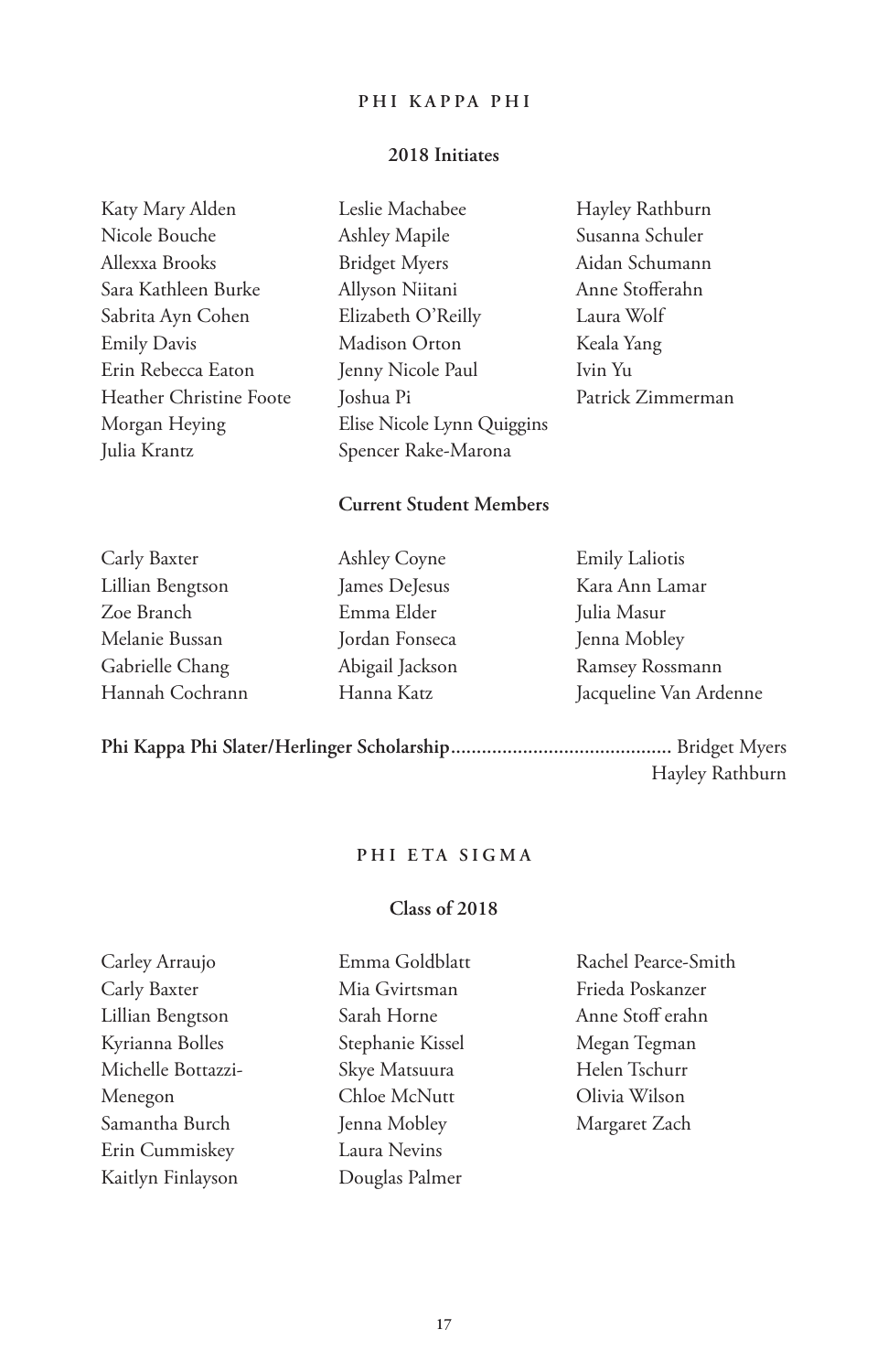## **ACADEMIC SCHOLARSHIPS**

#### **LILLIS FOUNDATION SCHOLARSHIP**

*This award was established in 2007 through a generous gift from the Lillis Foundation and Charles and Gwen Lillis, parents of Jessica Baker Isaacs '05. The scholarship recognizes up to two entering first-year students each year who have demonstrated high academic achievement in high school and the promise of outstanding performance during their college careers and beyond.*

## **Class of 2018** Emma Didier Jordan Fonseca Kathryn Stutz

#### **MATELICH SCHOLARSHIP**

*This scholarship, established in 2010 through the generosity of George E. Matelich '78 and Susan Matelich, recognizes students in each entering first-year class who exhibit exceptional drive and focus, as well as promise for outstanding academic and personal achievement while enrolled at Puget Sound.*

### **Class of 2018**

Douglas Palmer

#### FACULTY-NOMINATED SCHOLARSHIPS

|                                                                                                | Kumar Flower Kay |
|------------------------------------------------------------------------------------------------|------------------|
|                                                                                                | Ayse Hunt        |
|                                                                                                | Megan Sanders    |
| Bryning Scholars are rising juniors and seniors who have demonstrated excellence and talent in |                  |
| their ability to express themselves and their intellect in writing.                            |                  |

|                                                                                                       | Lura Morton            |
|-------------------------------------------------------------------------------------------------------|------------------------|
| Wyatt Scholars are rising seniors who have demonstrated outstanding leadership abilities,             |                        |
| communication skills, and the potential to perform in graduate school, and to receive further         |                        |
| distinction through major fellowship programs such as the Rhodes or Truman Scholarship programs.      |                        |
|                                                                                                       | Katy Mary Alden        |
|                                                                                                       | Samuel Gonzalez        |
|                                                                                                       | Jacqueline Van Ardenne |
|                                                                                                       | Brynn Witter           |
| Wallerich scholars are outstanding undergraduate students who have demonstrated their interest        |                        |
| and success in the natural sciences, pre-medicine, or other health science coursework. Recipients are |                        |
| selected based upon outstanding academic performance, interest in research, and plans for a career    |                        |
| in the natural or health sciences.                                                                    |                        |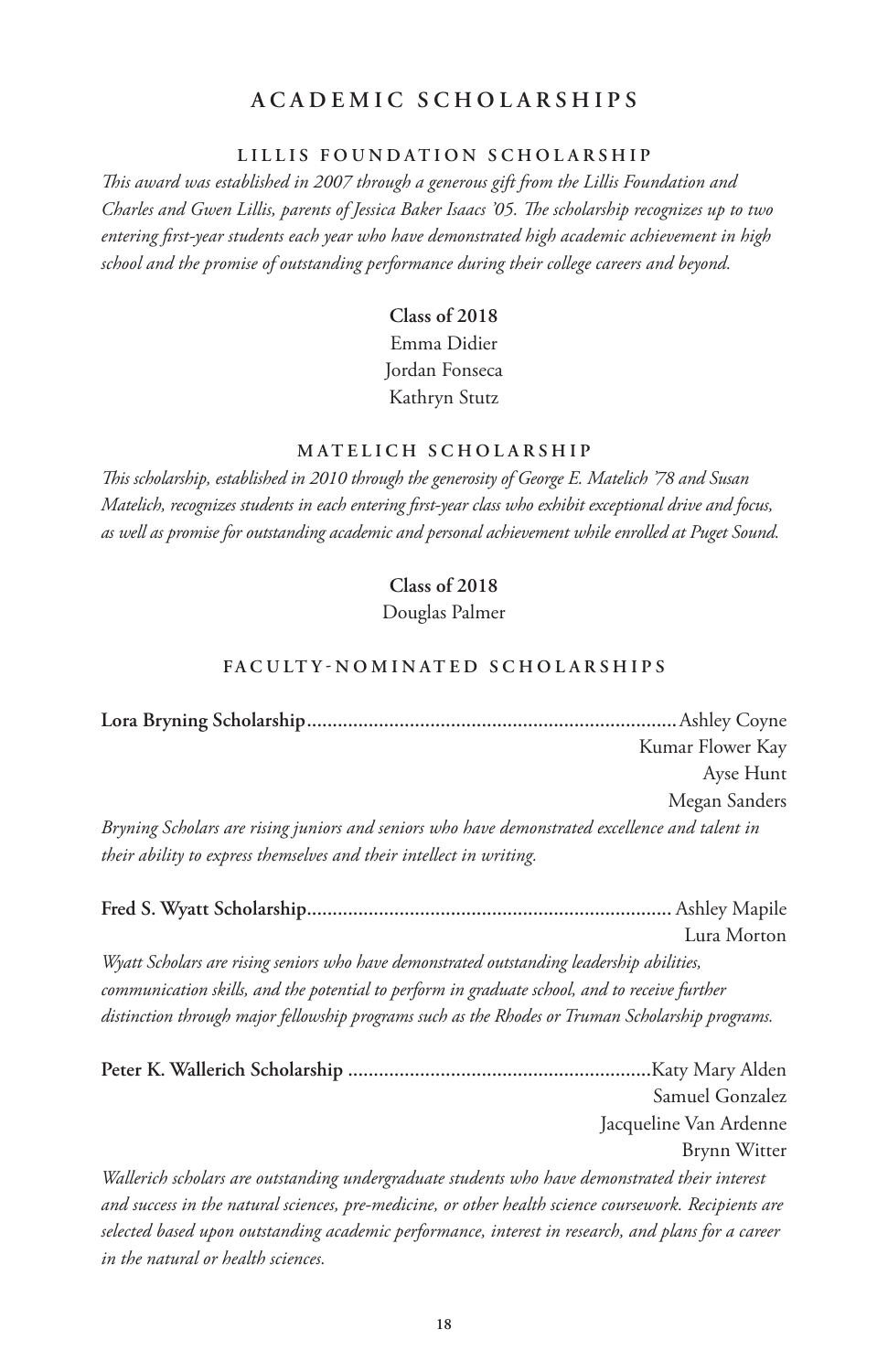## **RESEARCH AWARDS**

## **Summer 2017 Research Awards in Arts, Humanities, and Social Sciences**

| Jae Bates           | Celeste Gagne        | Julia Lin            |
|---------------------|----------------------|----------------------|
| Lillian Bengtson    | Matthew Gulick       | Kayla Lovett         |
| Maya Bittmann       | Emily Harman         | Helen MacLeod        |
| Madeline Brown      | Bjorn Hoffman        | Lura Morton          |
| Ruth Canfield       | Hannah Houser        | Gabriel Newman       |
| Elayna Caron        | Carlisle Winifred    | Juan Carlos Ortega   |
| Jessica Chan-Ugalde | Huntington           | Esquinca             |
| Sarah Ciambrone     | Shelby Kantner       | Pamela Lara Perez    |
| Ian Crocker         | Hannah Katz          | Layth Sabbagh        |
| Andriana Cunningham | Alexandra Keysselitz | Megan Sanders        |
| Amanda Díaz         | Kyungin Kim          | Naomi Schroeter      |
| Benjamin Fallis     | Nicholas Kulawiak    | Heather Rose Stegman |
| Ariane Farris       | Kara Ann Lamar       | Helen Tschur         |

## **Summer 2017 Science Research Awards**

| Isabelle Anderson       | Jessy Hosken        | Ben Papadopoulos       |
|-------------------------|---------------------|------------------------|
| Ryan Apathy             | Ayse Hunt           | Elise Phillips         |
| Zach Armstrong          | Alex Kaufman        | Jack Randall           |
| <b>Blake Bordokas</b>   | Thomas Kimler       | Margaret Riley         |
| Andrew Brandt           | Kelly Kingdon       | Chris Roach            |
| Olivia Anastasia Burke  | Cory Koehler        | Rosie Rushing          |
| Tina Chapman            | Drew Kristensen     | Micaela Seaver         |
| Hoi-Kit Cheung          | Kevin Le            | Jacob Shaffer          |
| Jackson Clarke          | Alex Lee            | Anna Shampain          |
| Eric Crispell           | Anna Marchand       | Hunter Simpson         |
| Emaleigh Curl           | William Miyahira    | Mairan Smith           |
| James DeJesus           | Jenna Mobley        | <b>Emily Stewart</b>   |
| Emma Elder              | Zane Molgaard       | Robyn Thomas           |
| Matt Fergoda            | Aidan Murphy-Deak   | Erayeda Tschebotarjew  |
| Kaitlyn Finlayson       | Rachel Nelson       | Jacqueline Van Ardenne |
| Heather Christine Foote | Laura Nevins        | Cameron Wallenbrock    |
| Tiare Elaine Gill       | Lily O'Connor       | Patrick Wallin         |
| Emma Goldblatt          | Lindsay Ollerenshaw | Max Washam             |
| Samuel Gonzalez         | Carlisle Winifred   | Aedin Wright           |
| Eric Hartel             | Huntington          | Patrick Zimmerman      |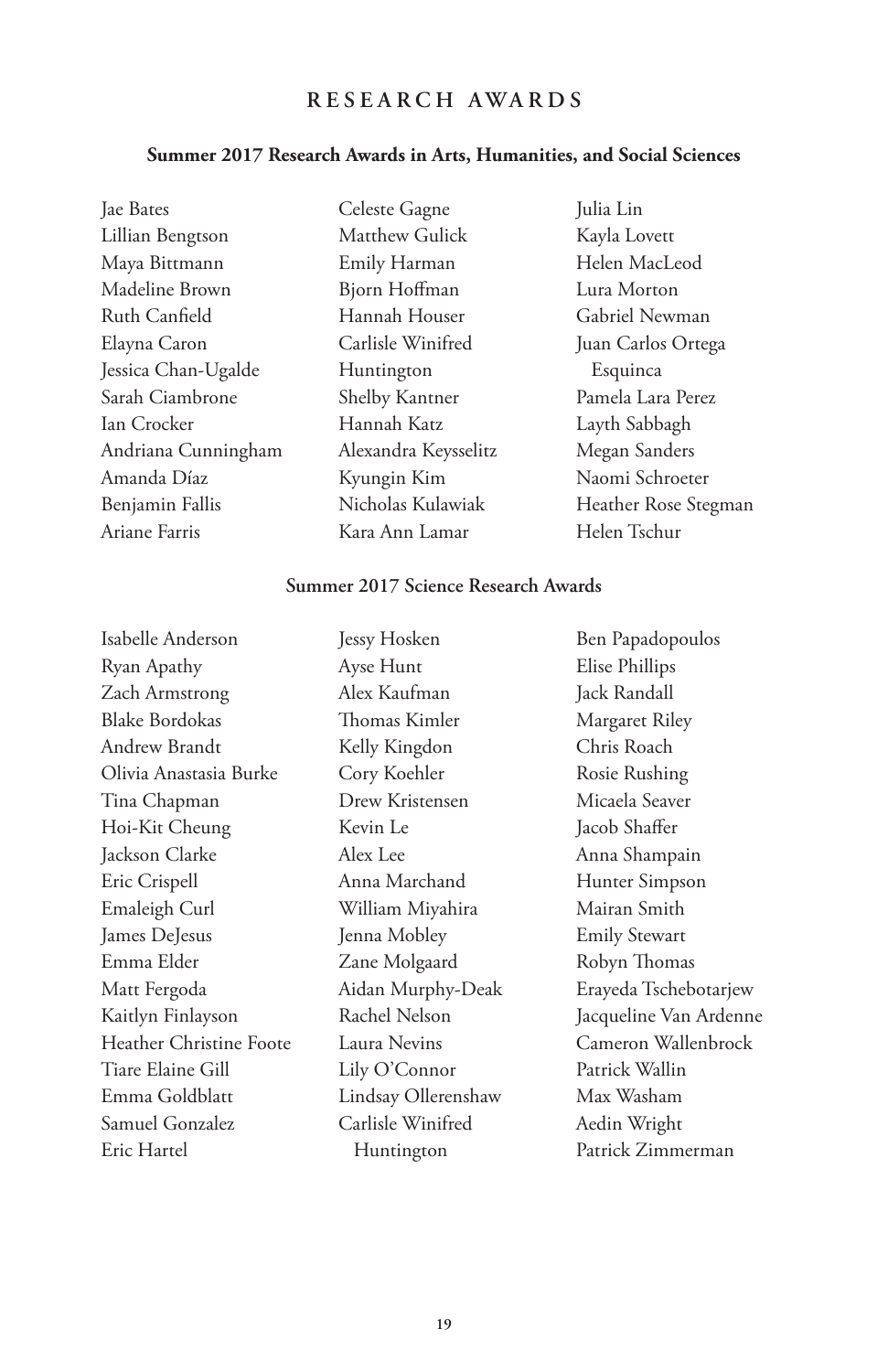#### **University Enrichment Research Awards**

#### **Spring 2017**

| Isabelle Anderson  |
|--------------------|
| Ryan Apathy        |
| Lillian Bengston   |
| Ruth Canfield      |
| Jackson Clarke     |
| Sabrina Close      |
| Kaitlyn Finlayson  |
| <b>Wesley Geer</b> |

Thomas Kimler Kevin Le Anna Marchand Aidan Murphy-Deak Rachel Nelson Laura Nevins Courtney Norman Kimberly Ortmann

Anjalee Raman Jack Randall Chris Roach Rosie Rushing Heather Rose Stegman Jacqueline Van Ardenne Max Washam Andre Zamani

### **Fall 2017**

Nathaniel Ashford Katy Maleta Laura Nevins

Kimberly Ortmann Hester Poe Elaine Schanzer

**Spring 2018** Jacqueline Van Ardenne

Hunter Simpson Erin Renee Stewart Mary Thompson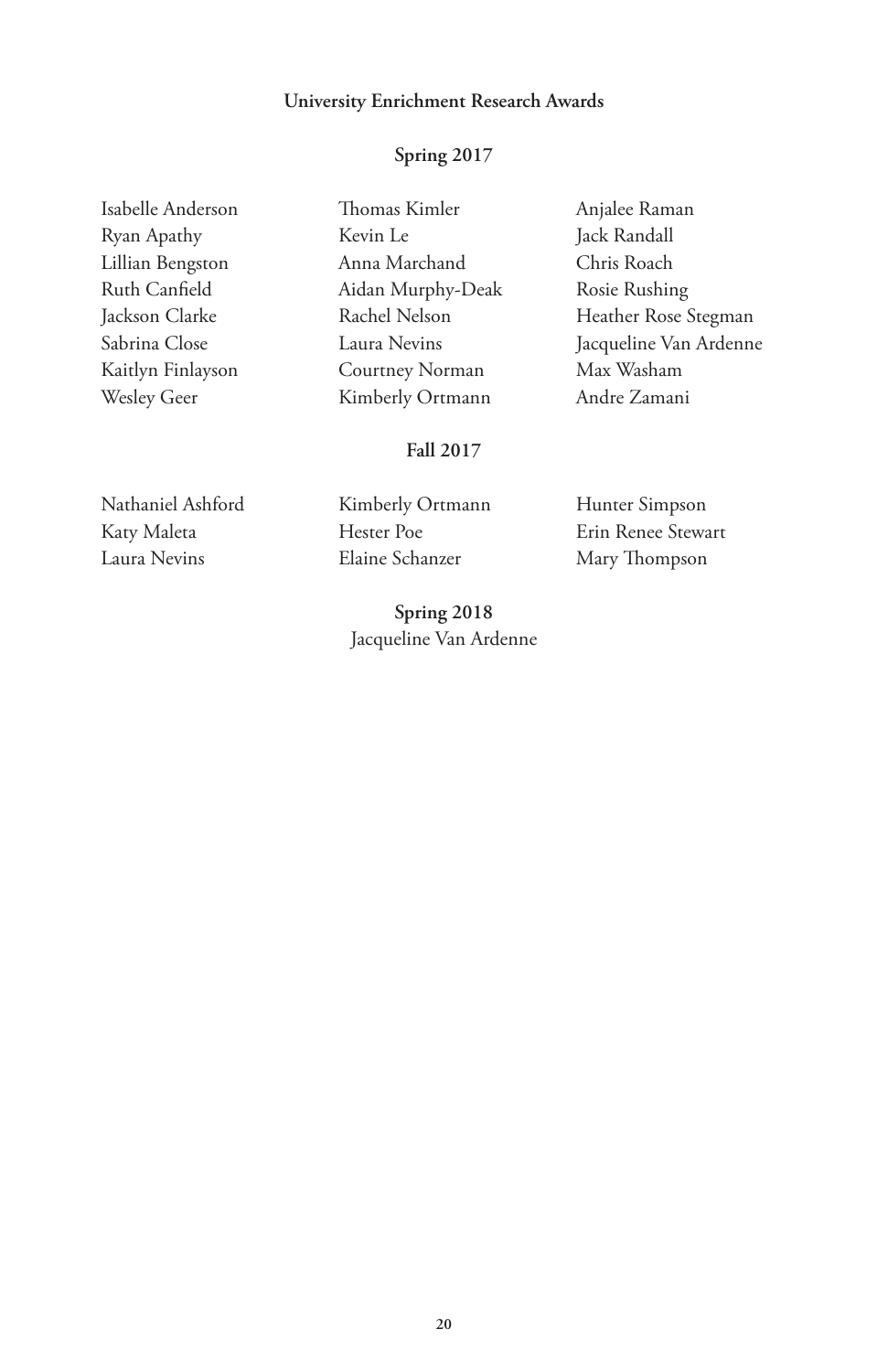## **COLLINS MEMORIAL LIBRARY AWARD**

**Senior Art Award..................................................................................**Kyrianna Bolles *The Senior Art Award recognizes a graduating studio art major. The winning work is selected by a library panel of staff members and students. The student artist receives a cash prize, and the artwork is prominently displayed in Collins Memorial Library for one year.*

## **FELLOWSHIPS**

**Fulbright Scholarship......................................................................**Hannah Borgerson James Kelloway Charlotte Parker *The U.S. student program is designed to give recent B.S./B.A. graduates and master's and doctoral candidates opportunities for personal development and international experience. Students teach English as a second language in high schools and participate in various community and cultural activities. Projects and/or activities may include university coursework, independent library or field research, classes in a music conservatory or art school, special projects in the social or life sciences, or a combination.*

**French Government Teaching Assistantship ............................................** Zoe Ozdemir *The French Government Teaching Assistantships are competitive and prestigious awards granted by the French government. Students receiving these assistantships teach English abroad in the French school system for one academic year.*

**Thomas Watson Fellowship ...............................................**Keaohuana'oli Rivera-Leong *The Watson Fellowship enables college graduates of unusual promise to engage in an initial postgraduate year of independent study and travel abroad. This opportunity provides for a focused and disciplined Wanderjahr of the graduate's own design. The fellowship provides a grant of \$30,000 to each recipient.*

**Spanish Government Teaching Assistantship .....................................** Katharine Taylor *The Language and Culture Assistants program is coordinated by the Spanish Ministry of Education and Science in collaboration with the Spanish Comunidades Autónomas (regions) and the educational authorities of the participating countries. It gives recent graduates an opportunity to visit Spain and become acquainted with the Spanish education system, teachers, and students, while sharing with them aspects of your own language and culture. Teaching assistants may work in Spanish elementary, middle, and high schools, as well as Escuelas Oficiales de Idiomas (Official adult schools of foreign languages) located in all the regions throughout Spain.*

**Critical Language Scholarship ............................................................**Gabriel Newman Meishan Roen *A program of the U.S. Department of State, Bureau of Educational and Cultural Affairs, the Critical Language Scholarship (CLS) Program offers intensive summer language institutes in 13 critical foreign languages. The selection process is administered by American Councils for*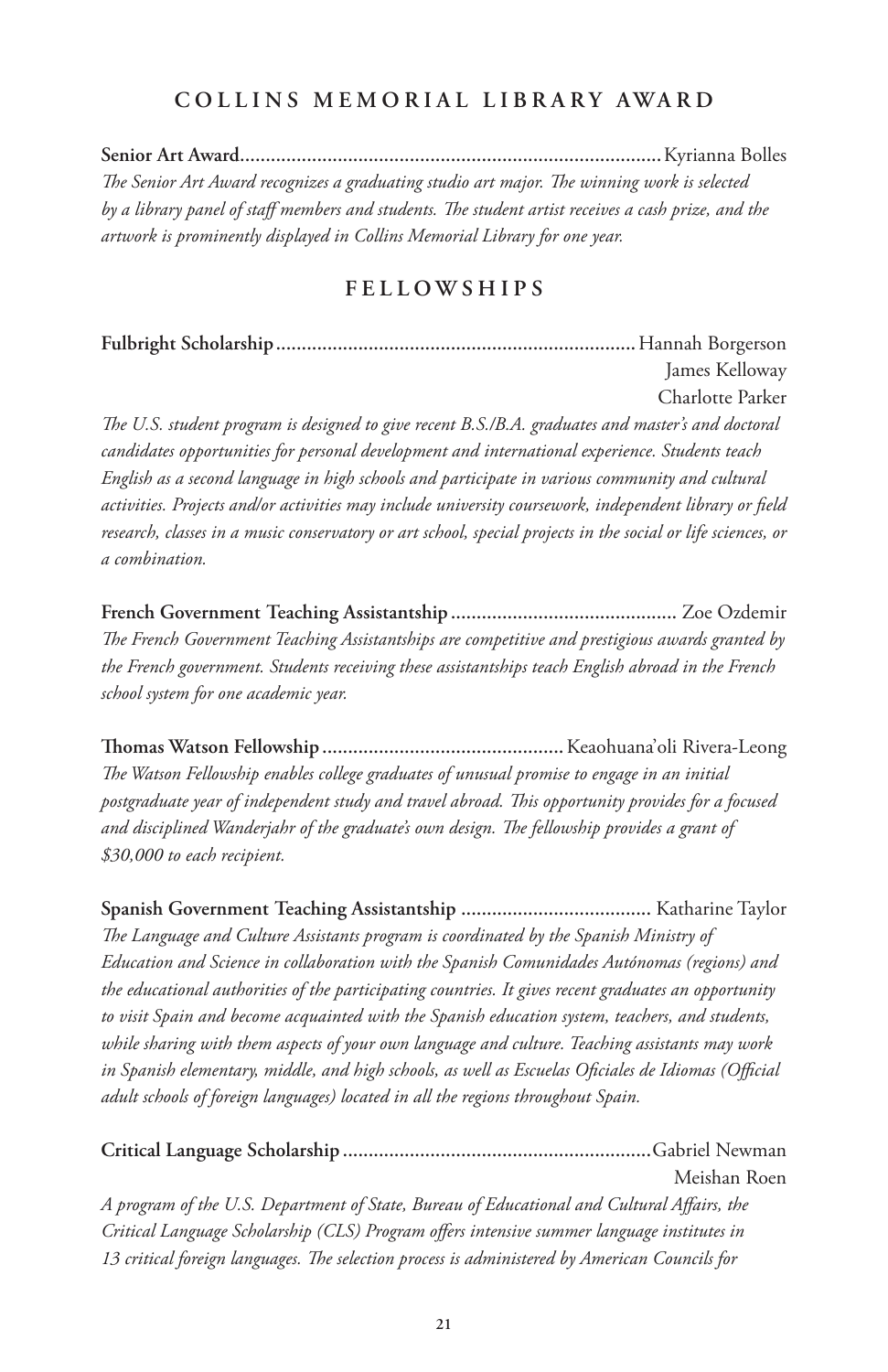*International Education with awards approved by the U.S. Department of State, Bureau of Educational and Cultural Affairs. The CLS Program is part of a U.S. government effort to expand dramatically the number of Americans studying and mastering critical foreign languages. Students of diverse disciplines and majors are encouraged to apply. Participants are expected to continue their language study beyond the scholarship period, and later apply their critical language skills in their future professional careers.*

## **SCHOLAR-ATHLETES**

Katy Alden – Swimming Raeann Allen – Basketball Isabel Amaya – Lacrosse Braden Ash – Football Ally Benko – Lacrosse Nicole Bouche – Tennis Emery Bradlina – Track and Field Joe Brennan – Baseball Graham Byron – Tennis Miles Carlson – Track and Field Gabriel Chaikin – Basketball Abby Crowell – Track and Field Jewell Day – Basketball and Football James DeJesus – Baseball Jackie Dierdorff – Soccer Kayla DiMicco – Swimming Greta Dunn – Swimming Amanda Fehr – Softball Isaac Fournier – Cross Country and Track and Field Ella Frazer – Lacrosse Zach Gelacio – Basketball Samuel Gonzalez – Soccer Erica Gott – Softball Jessica Gott – Softball Jack Gries – Baseball Kathryn Hart – Lacrosse Emma Hatton – Cross Country and Track and Field Rebecca Heald – Lacrosse Matt Hicks – Baseball Kayla Hipp – Crew Matthew Imanaka – Crew Riley Inn – Tennis Stefan Jensen – Soccer

McKenna Johnson – Softball Noah Johnson – Crew Shelby Kantner – Volleyball Renee Kenneally – Volleyball Connor King – Swimming Drew Kristensen – Football Jill La Fetra – Crew Zac Lokay – Soccer Leslie Machabee – Crew Makoa Mau – Baseball Moira McVicar – Volleyball Lura Morton – Soccer Ryan Moyes – Baseball Bridget Myers – Tennis Allyson Niitani – Golf Ryota Nishino – Baseball Lily O'Connor – Crew Jordan O'Hanlon – Swimming Brody Pearman – Football Tess Peppis – Soccer Emily Prasil – Soccer Elizabeth Prewitt – Basketball Stellan Roberts – Basketball Ceann Romanaggi – Soccer Susanna Schuler – Crew Monica Schweitz – Crew Walker Shibley–Styer – Basketball Erika Smith – Volleyball Katie Snodgrass – Crew Kasey Stern – Softball Megan Stills – Track and Field Aaron Thompson – Football Paulina Thrasher – Soccer Jacqueline Van Ardenne – Crew Elisabeth Webber – Soccer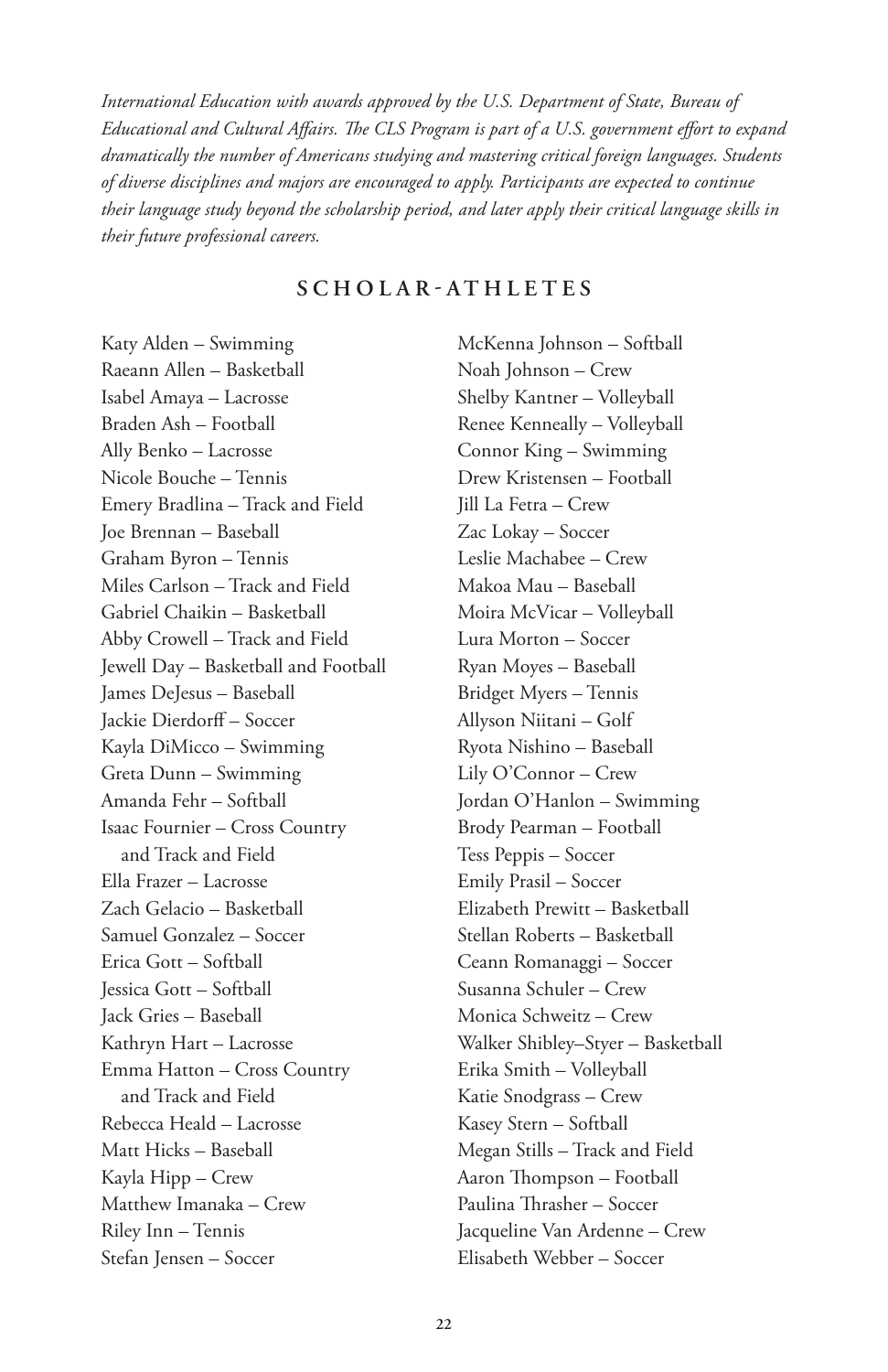Terra Wildon - Cross Country and Track and Field Alison Wise - Cross Country and Track and Field

Vance Wood - Football Lauren Wright - Crew

*To earn this distinction a student must have a 3.5 cumulative GPA and must have earned at least two varsity letters.*



Printed on FSC certified 30% post-consumer waste recycled paper.